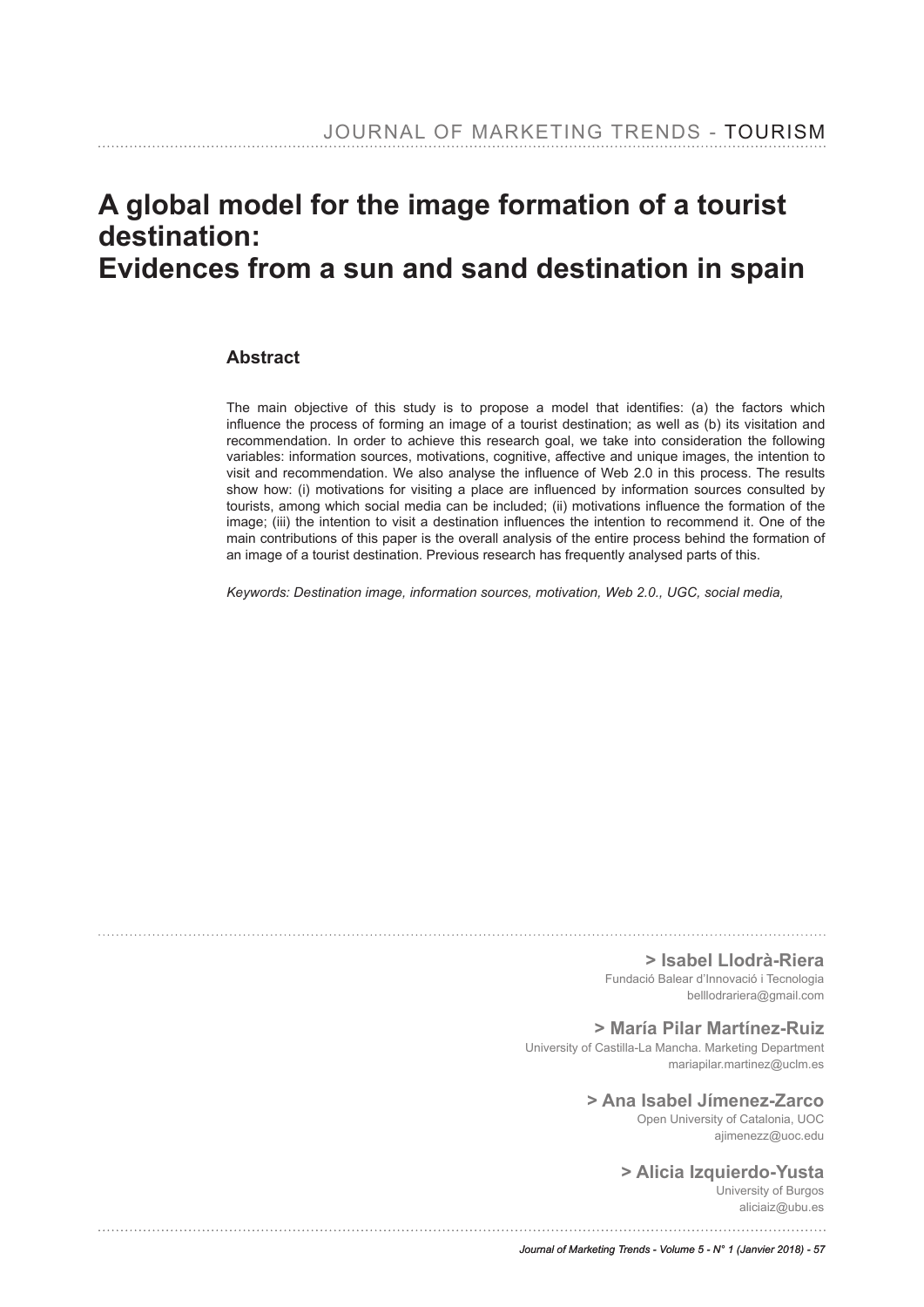### **1. introDuction anD oBjEctivEs**

A destination's image infuences the decision-making process to purchase a trip and also the intention to visit and recommend said destination (Qu et al., 2011). According to Beerli and Martin (2004), this image is composed of cognitive and affective as well as unique attributes (Qu, Kim and Im, 2011). The cognitive image is determined by the place's characteristics, while the affective image is generated by feelings. The unique image is formed based on the features that make the place different and special.

Information sources as well as personal factors affect the formation of cognitive and affective images (Beerli and Martin, 2004b). Information sources play an essential role in the way the destination is perceived, or the risk that a traveller perceives this decision to involve (Mansfeld, 1992). Tourists consult several information sources before buying a trip. According to Gartner (1993), information sources can be organic, formed by friends and acquaintances; induced, belonging to the authorities of the destination, suppliers or intermediaries, and ads; or autonomous, formed by media, documentaries and movies. Recently, research has been carried out on the Internet as a source of tourist information (Seabra, Abrantes and Lages 2007) or specific services such as search engines (Buhalis, 2003), social networks (Buhalis and Law, 2008), tour operator websites (Zins, 2009), online reviews (Papathanassis and Knolle, 2011) and social media (Mackay and Vogt, 2012). With the massive use of the Internet in the planning of a trip, travellers consult several platforms Webs before deciding where to travel or contract tourist services. Online content provided by UGC (user-generated content) is a primary source of travel information, and social media is a form by which businesses connect with travellers

(Tourism Economics, 2013). Internet sources can be classifed as organic, induced and autonomous (Llodra-Riera et al., 2015), although Beerli and Martin (2004a) only considered it as induced.

In this research paper we link preceding models (Beerli and Martin, 2004a; Qu et al., 2011) and propose new relations, such as (i) information sources also infuence motivations and (ii) the intention to visit the destination infuences the intention to recommend it. Motivations, intentions to visit and recommendation are interesting issues in the study of consumer behaviour.

Some research works have studied travel motivations (Crompton, 1979; Uysal and Jurowski, 1994; Sirakaya et al., 2003), but we have not found any research that analyse if information sources infuence the formation of motivations. For this reason, we propose analysing if any relation exists between information sources consulted to plan a trip and the motivations for visiting a destination.

Furthermore, in the models analysed in previous research, we were not able to find any relation between the intention of visiting a destination and the intention of recommending it. As many people do not travel alone, we purport that people recommend destinations to their travel companions before choosing a destination. Therefore, we propose analysing whether in the end the overall image might not be the only factor infuencing the intention to recommend a tourist destination and that, in fact, intention to visit a place can also infuence the intention to recommend it.

### **2. Research question**

The main findings of our research show how cognitive, affective and unique images of destinations are related to information sources and motivation. Moreover, we show how UGC is a useful information source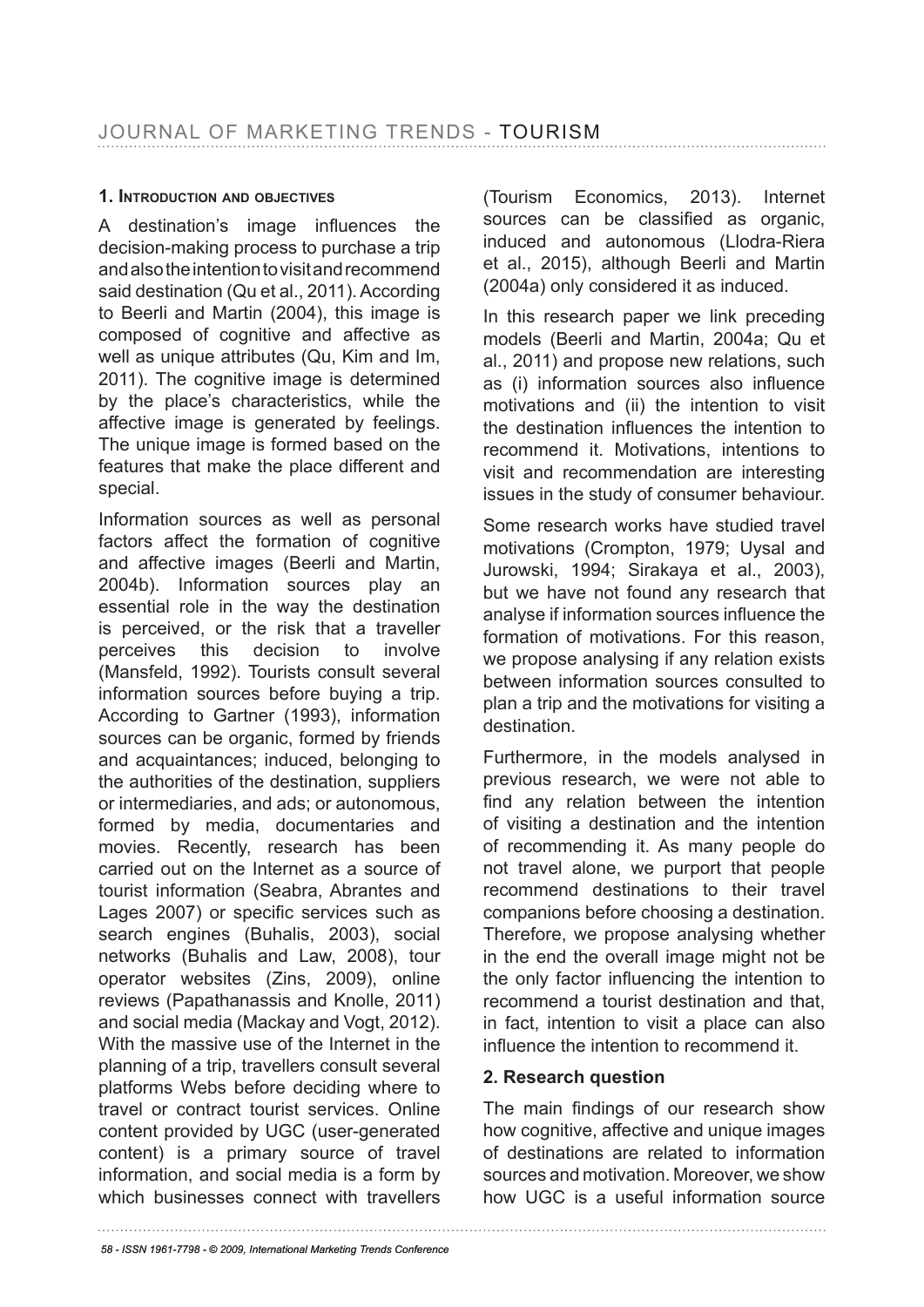which infuences the image formed of a tourist destination and the motivations for visiting it; because UGC is an information source more to add to the latent variable construct. And finally, we can demonstrate that the intention to recommendation is not only infuenced by overall image, too by the intention to visit the destination.

#### **3. Conceptual Framework**

### *3.1. Formation of the image of a tourist destination*

There is no universally accepted scale to analyse the image of a destination (Beerli and Martin, 2004a; Gomez, Garcia and Molina, 2013). Echtner and Ritchie (2003) suggest an ordering of the attributes of a tourist destination, on a scale ranging from psychological to functional, based on previous studies. The functional impression consists of the mental picture, or imagery, of the physical characteristics of the destination. Meanwhile, the psychological impression can be described as the atmosphere or mood of the place.

Other classifications suggest dividing the attributes into cognitive and affective (for example, Qu et al., 2011). Cognitive evaluations imply beliefs or knowledge about the attributes of a destination, whereas an affective evaluation stems from feelings about the destination. According to Qu et al. (2011), the dimensions of the cognitive image of a destination are quality of experiences, tourist attractions, environment and infrastructure, entertainment and outdoor activities and cultural traditions. In this case, the affective image has been measured in terms of pleasing, arousing, relaxing and exciting. In combination, they determine the perceptions held of an overall image of the destination (Baloglu and McCleary, 1999). Beerli and Martin (2004a) consider associations using attributes proposed by previous authors and relationships among different components of the perceived image and the factors infuencing it, including information sources (primary and secondary), motivations, accumulated tourist experiences and socio-demographic characteristics.

Each study has their own set of dimensions and attributes for describing how they infuence the overall image and how this global image infuences consumer behaviour. Each researcher analyses a different part of the model, making the studies incomplete on their own but complementary when looked at as a whole.

The results of the research carried out by Baloglu and McCleary (1999) explain that perceptual/cognitive evaluations significantly influence affective and overall image evaluations of a destination; affective evaluations significantly affect the overall image of a destination; the variety (amount) and type of information sources used signifcantly infuences perceptual/ cognitive evaluations; tourists' sociopsychological motivations signifcantly infuence their affective evaluations of destinations. However, these researchers do not explain if overall image infuences consumer behaviour.

Beerli and Martin (2004a) review how information sources, both secondary – induced, organic and autonomous – and primary – previous experience and intensity of visit – as well as personal factors – like motivations – infuence the perceived image. They also analyse how cognitive image infuences affective and overall image, and how affective image infuences overall image. They do not analyse how overall image infuences consumer behaviour. It is important to highlight that they studied Internet as and only as an induced information source. It is to say that Internet was only considered used by OMD and tourist providers but not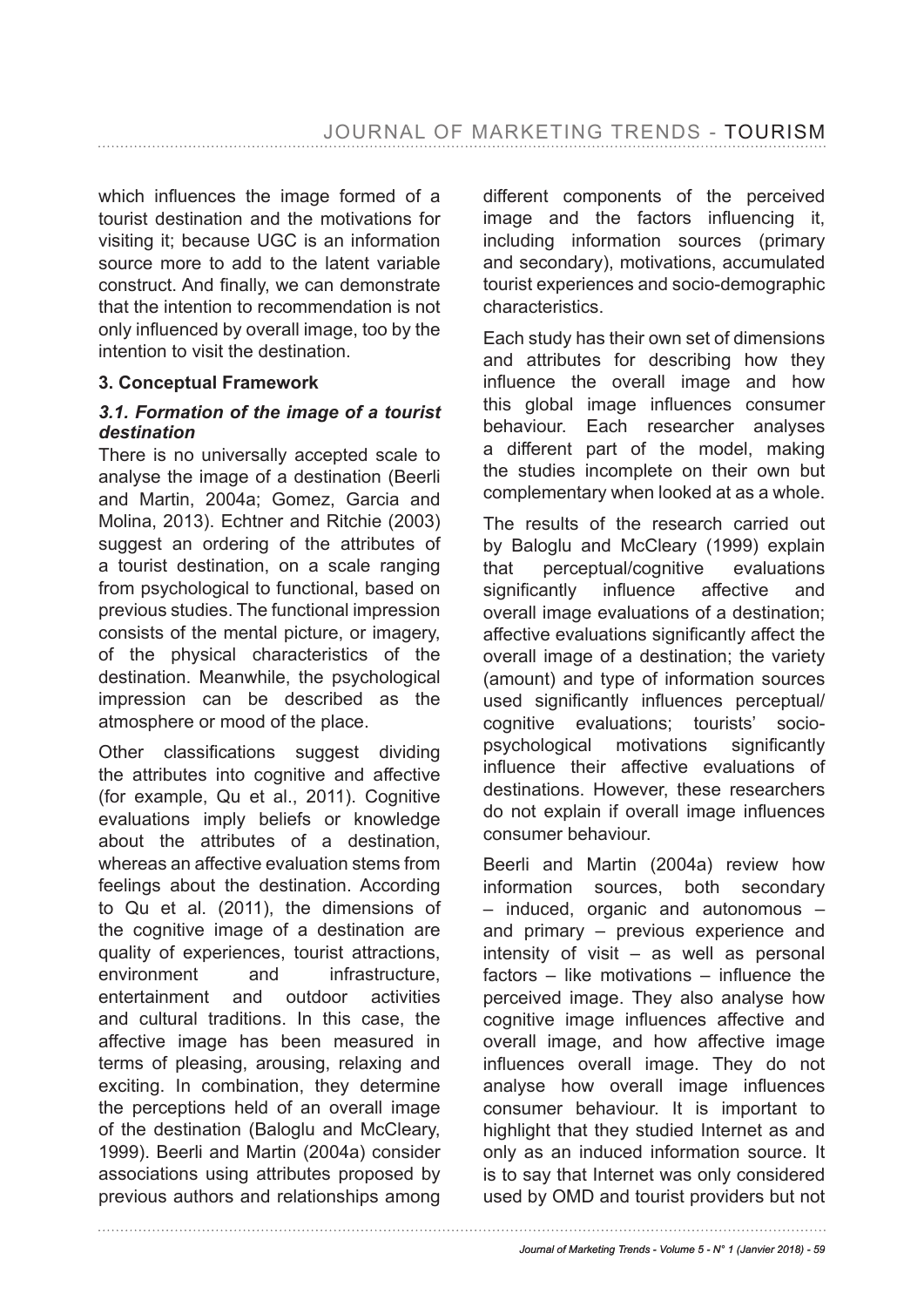used for sharing content between travellers trough social media.

Qu et al. (2011) focus on how cognitive, affective and unique images infuence overall image and how overall image infuences consumer behaviour – intention to visit and intention to recommend it. But they do not study the first part of the model related to information sources and motivations.

Taking these three models into account, we can propose a complete model with new paths. For our study we wanted to engage in a more in-depth analysis of information sources, motivations and affective image. Accordingly, in our effort to analyse the image of a tourist destination, we review three models: Beerli and Martin's (2004a) global view of the image, with its focus on the cognitive and functional dimensions; Hosany et al.'s (2007) in-depth consideration of the affective and psychological dimensions; and Qu et al.'s (2011) study of the unique dimension. By connecting these three models, the main objectives of the research are: (1) to defne a global model of how the image of a tourist destination is formed; (2) to add new relations to the model. According to Zhang et al. (2014), the destination image has an impact on tourist loyalty, to varying degrees. They found that all image dimensions had signifcant effects on attitudinal loyalty, behavioural loyalty and composite loyalty. Specifically, overall image has the greatest impact on tourist loyalty, followed by affective image and cognitive image. Of the three levels of tourist loyalty, destination image has the greatest impact on composite loyalty, and then on attitudinal loyalty and behavioural loyalty, in that order. This supports the proposition that destination image not only directly impacts tourist loyalty, but also exerts indirect infuences through the mediation of other factors.

In the model that we propose, in line with Zhang et al. (2014), we analyse the relation between the intention to visit (behavioural loyalty) and the intention to recommend (attitudinal loyalty). Furthermore, we seek to analyse if behavioural loyalty can infuence attitudinal loyalty. We incorporated the part of Zhang et al. (2014)´s model that explains that the overall image infuences the intention to recommend and to visit the destination. Because we would aim to analyse if the visit intention is not only infuenced by the overall destination image but also by the intention to recommend this destination, which is something that the previous literature has not addressed yet.

#### *3.2. Internet, social media and usergenerated content (UGC)*

The Internet plays a vital role in the travel industry. In fact, online content is a primary source of travel information. Travel businesses connect with consumers through online marketing, social media, travel apps, search engines and booking platforms (Tourism Economics, 2013). mNearly half (46%) of individuals aged 16 to 74 used the Internet for social networking, for example using sites such as Facebook or Twitter (Eurostat, 2015).

In accordance with Internet uses, tourists often search for information on the Internet to gain valuable travel information from other users' experiences and reviews on social media sites (Chung and Koo, 2015). For these reasons, it is convenient to consider the different typologies of information sources, available through the Internet, as infuencers in the process of forming a destination's image.

### **4. mEthoD**

### *4.1. Hypothesis formulation*

The process of formulating the hypothesis is complex. First we revise each dimension involved in the process of forming a destination's image and their indicators,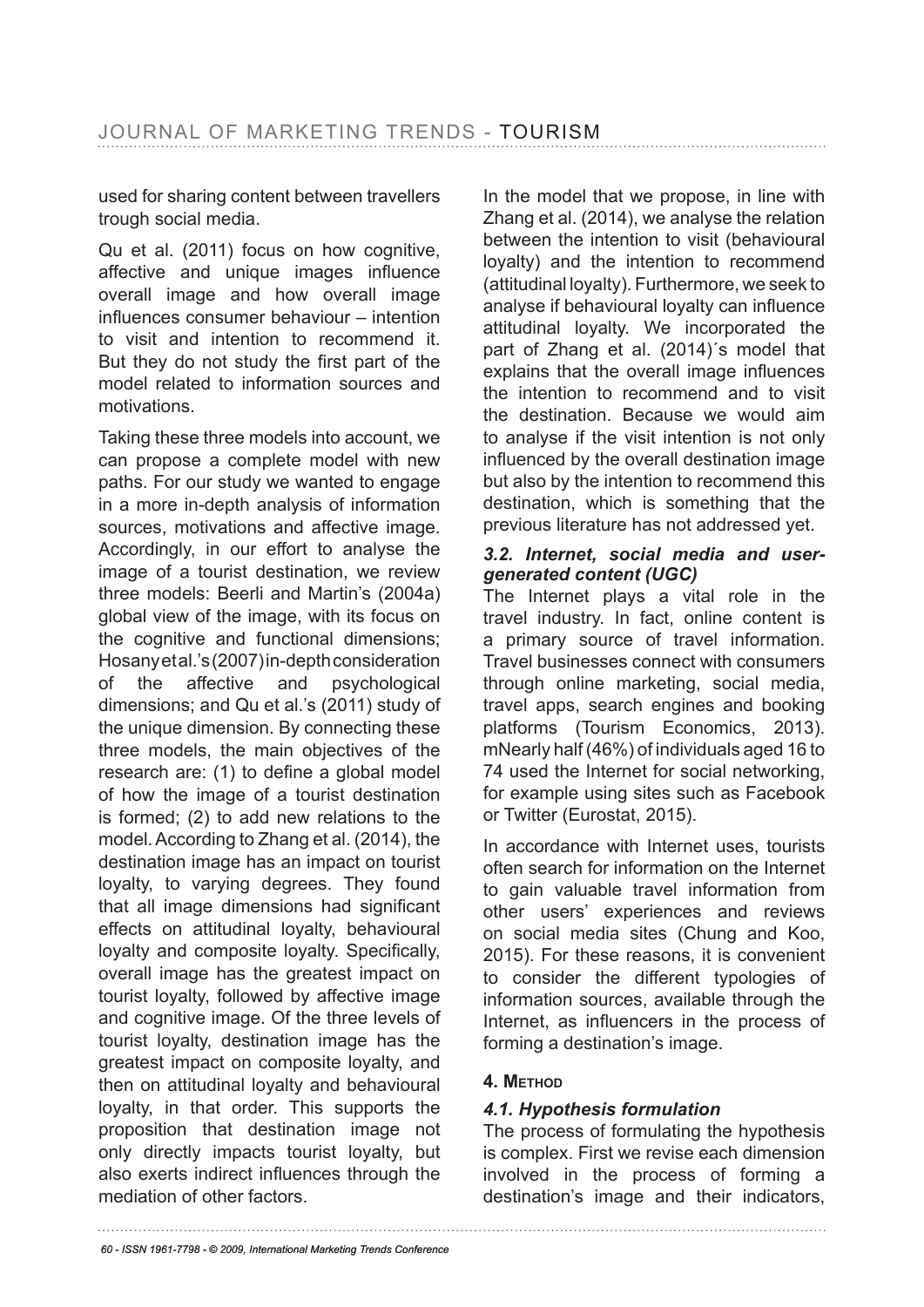as well as the role of UGC in this process. Based on the literature, we then explain the dimensions analysed – information sources; motivation; cognitive, affective and unique images; visit intention; recommendation intention – and their constructs. Finally, we propose a model with their relations.

### *4.1.1. Sources of information*

Tourists consult varied information sources while engaging in the decision process to plan their trip. Information obtained through previous experience also infuences the perceived image (Beerli and Martin, 2004b). Seabra et al. (2007) and Lookinside Travel (2012) provide an adequate classifcation of the different sources of information to consider. Furthermore, different Web platforms are used to disseminate tourism content, as we have explained in the introduction. In the literature consulted on the formation of a destination image, there was no reference made to the empiric relation between information sources and motivations. However, reviewing the scientifc corpus of marketing and persuasive communication, it was found that persuasive messages had been used to try to change behaviour (Kotler et al., 2010) and therefore had an impact on motivation (Wood, 1982).

Based on the above, hypothesis 1 has been proposed regarding the infuence of information sources on the formation of cognitive, affective and unique images, and the infuence of information sources on the motivations to travel to a destination.

Information sources, cognitive, affective and unique images are latent variables. To establish the constructs used in our subsequent analysis, we conduct several multivariate statistical techniques, including exploratory factor analysis and frst and second-order confrmatory factor analysis, for each latent variable. We could establish the weight of each type of information source in the formation of the latent variable "information sources" but we did not analyse the infuence of each type of information source type over each type of image.

Hypothesis H1A. Information sources infuence the formation of the cognitive image.

Hypothesis H1B. Information sources infuence the formation of the affective image.

Hypothesis H1C. Information sources infuence the formation of the unique image.

### *4.1.2. Motivations*

Motivations have been defined as psychological factors that infuence the cognitive organization of environmental perceptions and resulting tourist behaviour (Beerli and Martin, 2004b). In this sense, the tourism literature clearly shows that when an individual makes the decision to travel, this is infuenced by several motives or reasons.

Motivations are a dynamic concept and can vary according to the person or market segment (Kozak, 2002). One way to understand the motivations is Crompton's push and pull model (1979). The push motivations explain the desire to travel, while pull motivations explain the choice of destination. Crompton (1979) proposed seven socio-psychological push motivations (avoidance, knowing yourself, relaxation, prestige, regression, relationship and social interaction) and two cultural pull motives (novelty and education). Uysal and Jurowski (1994) summarized internal motivations (push) and external (pull) to travel. Internal motivations include the desire to flee, rest, prestige, health and physical care, adventure and social interaction. External motivations are based on the attractiveness of the destination, including tangible resources (beaches, recreational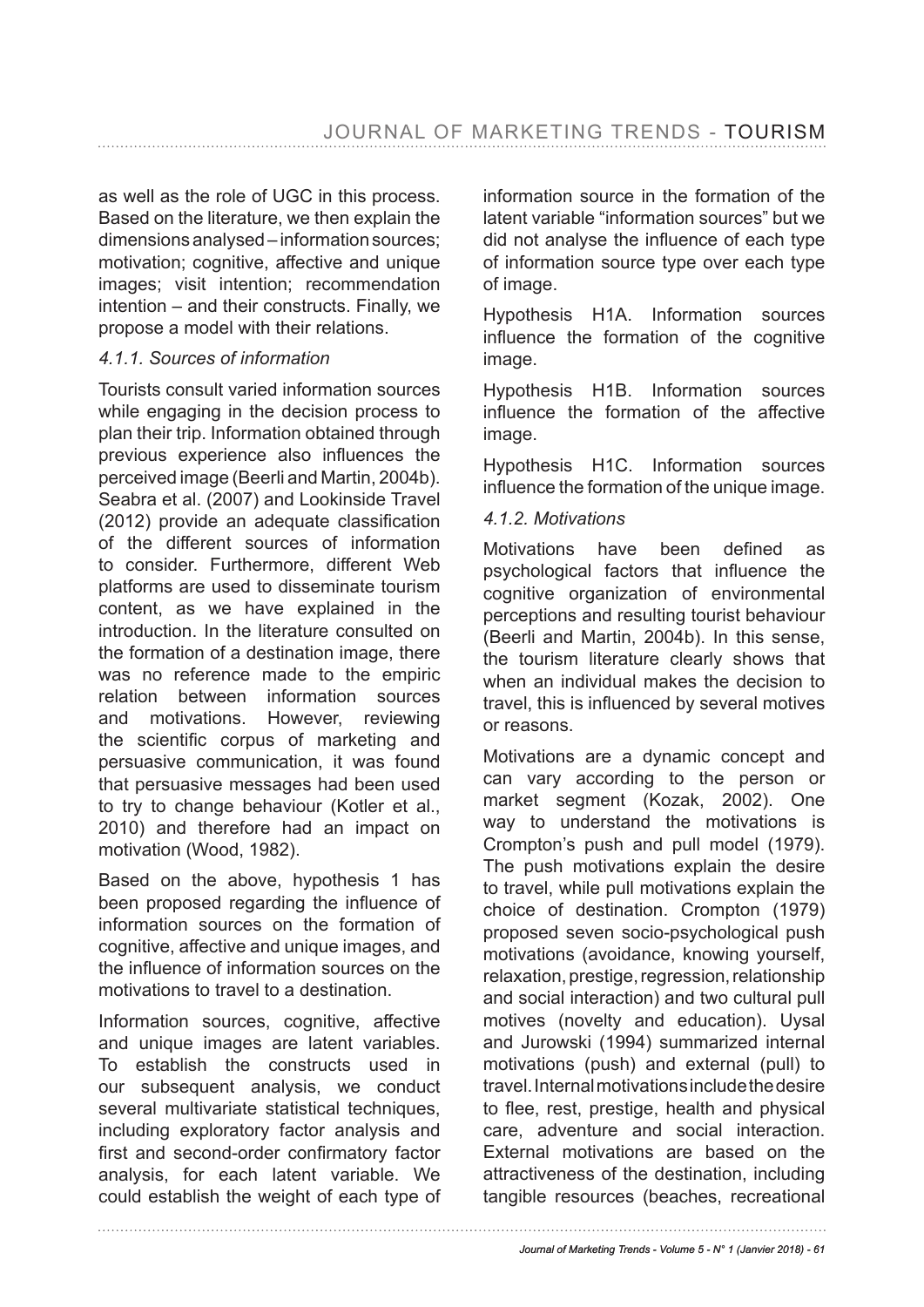activities and cultural attractions) and the perceptions and expectations of travellers (novelty, proft expectations and image marketing). In other studies, some authors have referred to purchases as motivations for visiting a destination (Sirakaya et al., 2003). Oh et al. (1995) consider that, in addition to shopping, the image of the destination, food and security are also important factors.

With hypothesis H1D, we want to analyse if information sources can exert some infuence over the formation of motivations for visiting a place:

Hypothesis H1D. Information sources infuence motivations.

Goossens (2000) has provided an integrated conceptual model that includes motivational and emotional aspects of the tourism destination image and how these relationships infuence the decisionmaking process. Other research has been aimed at analysing how motivation has a direct infuence on the affective component of the image (Beerli and Martin, 2004b). Particularly, Beerli and Martin (2004b) evaluated the relationship between the perceived image and motivations of tourists.

Different indicators are used in the literature to assess the construct "motivation". This research draws on the motivations used in the residential tourism survey conducted by UIB (University of the Balearic Islands), the results of which were published by Campo-Martínez et al. (2010). In addition, we add the general motivation that is taken into account in the PITIB 2012 (relax, discover, enjoy, learn, know) and those defined by Lookinside Travel (2012).

Based on the above, we propose hypothesis 2: motivations infuence the formation of cognitive, affective and unique images as follows:

Hypothesis H2A. Motivations infuence the formation of the cognitive image.

Hypothesis H2B. Motivations infuence the formation of the affective image.

Hypothesis H2C. Motivations infuence the formation of the unique image.

*4.1.3. Cognitive, affective, unique and overall images*

Qu et al. (2011) proposed that the destination image is a multi-dimensional construct, infuenced by the cognitive, affective and unique images that collectively affect tourist behaviours. Overall, the results showed that destination image plays a mediating role between the three image components of brand association and behavioural intentions. A strong and distinctive destination image should not only be a goal of branding practices in capturing consumers' attention but also a mediator to infuence consumer behaviours directly related to the success of the tourist destinations. Therefore, Qu et al. (2011) advise that in the competitive tourism market, tourist destinations must establish a positive and strong brand image, derived from the cognitive, affective and unique image associations, to increase repeat visitors and to attract new tourists to the destination.

Regarding the cognitive image, previous studies (e.g. Beerli and Martin, 2004a; Qu et al., 2011) show no consensus on the attributes used to measure it; each of them use different terminology to describe similar concepts. However, some researchers like Qu et al. (2011) agree on perceived quality as a part of the formation of the cognitive image. In regard to the affective image, there seems to be a consensus on the use of the affective attributes relating to personality and image and the measurement scales considered in different works (Hosany et al., 2007; Murphy et al., 2007). For our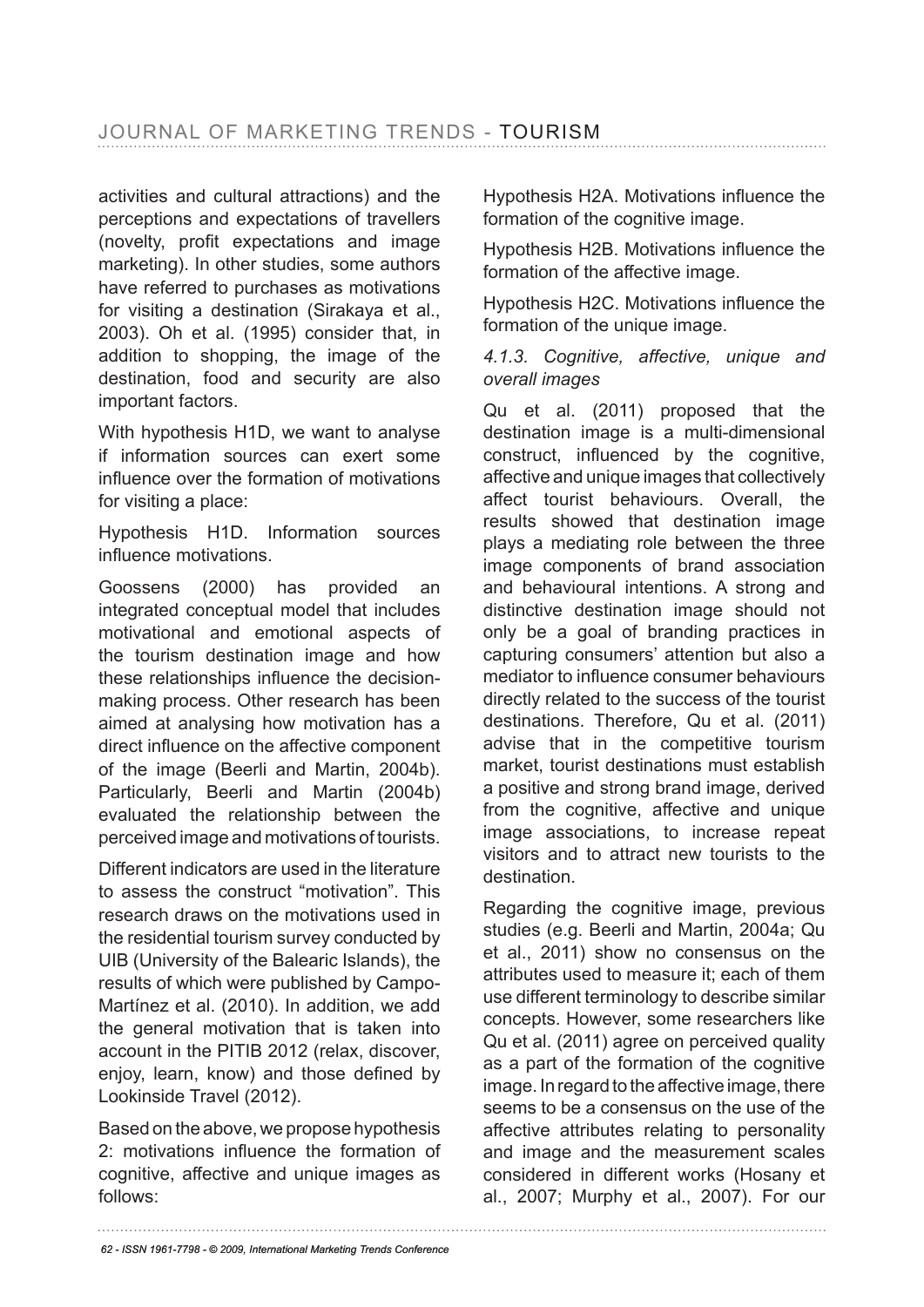research, the affective attributes have been selected based on the model proposed by Hosany et al. (2007). Finally, with respect to the unique image, the attributes used in this research correspond to those proposed in the PITIB (2012). We have also added other attributes, used in tourist promotions conducted on Majorca, and some of the terms most commonly used on search engines for searches about Majorca, such as "rural farms to stay" (to be checked with Google Global Market Finder from December 2012 - January 2013). We have also considered rural farms, visits to vineyards and wineries and oil mills, promoted by the Balearic Islands Government. There is a large consensus regarding the cognitive image, namely that it has a strong infuence on the affective image (Baloglu and McCleary, 1999; Beerli and Martin, 2004a). Qu et al. (2011) note how the unique image also contributes to the formation of the overall image. Note that in this research what is tested is whether the unique image also exerts an infuence on the affective image. In response to this, the following assumptions are made for hypothesis 3: affective image is infuenced by cognitive and unique images, and the overall image is infuenced by cognitive, affective and unique images.

Hypothesis H3A. The cognitive image infuences the formation of the affective image.

Hypothesis H3B. The unique image infuences the formation of the affective image.

Hypothesis H3C. The cognitive image infuences the perceived overall image.

Hypothesis H3D. The affective image infuences the formation of the perceived overall image.

Hypothesis H3E. The unique image infuences the formation of the perceived overall image.

*4.1.4. Intention to visit and recommendation* If individuals positively perceive the overall image of the destination, this infuences the intention to visit and recommend it (e.g. Campo-Martínez et al., 2010; Qu et al., 2011), thereby infuencing their decision to buy. According to Jalilvand et al. (2015) the construction of a suitable image for a destination will determine its capacity to attract and retain tourists.

Given that the affective component is significant in creating a holistic image of a destination, which in turn positively affects intention to revisit, managers need to be able to transform external experiences related to a destination into an internal emotional effect and should also use communications that emphasize affective impulses of images (Stylos et al., 2016).

Here the aim is to determine if the intention to visit the island infuences the intention to recommend it. Based on the above, we formulate the following hypothesis 4: the overall image infuences the intention to visit and recommend and the intention to visit infuences the intention to recommend.

Hypothesis H4A. The overall image infuences the intention to visit.

Hypothesis H4B. The overall image infuences the intention to recommend.

Hypothesis H4C. The intention to visit the destination infuences the intention to recommend it.

The model proposed is the summary of all the hypotheses proposed. The Figure 1 present the model proposed with the contrast of hypotheses.

## *4.2. Research. Design, methodology and composition of the sample*

An online questionnaire was used to carry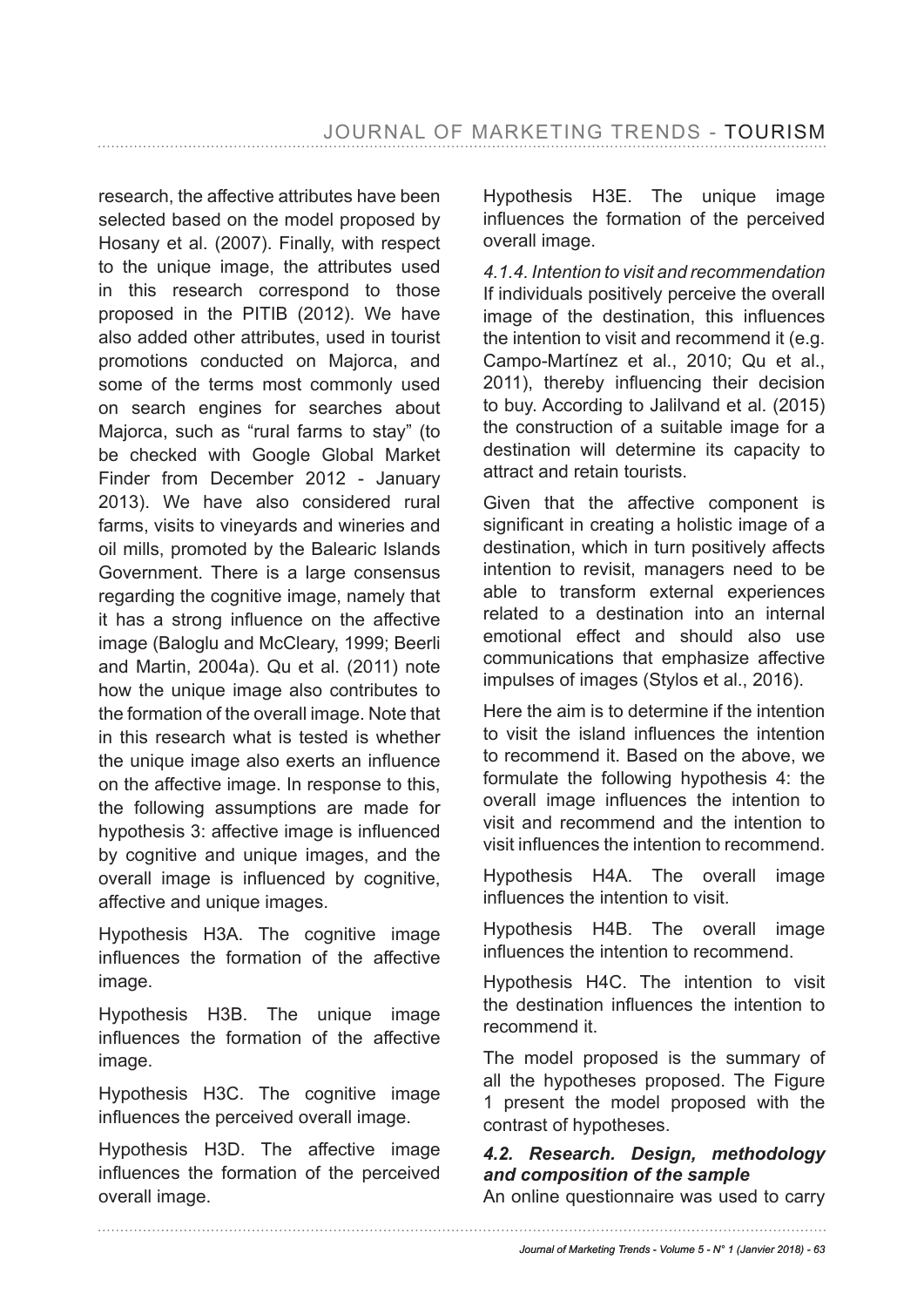out the research. The sample consisted of actual Internet users. This was important, as varied web platforms as an information source were an important part of our model. For the empirical investigation, the formation of Majorca's image as a destination was used. This is a mature tourist destination, for which the main type of tourism is sun and sand. In recent years, the competent authorities have sought to diversify the tourism offer. To measure the relations between variables, scales of latent variables were created, observing explicit indicators, following the work of previous researchers like Baloglu and McCleary (1999), Gartner (1993), Hosany et al. (2007), Beerli and Martin (2004a) and Qu et al. (2011). To measure the attributes of the image, most of these researchers used the Likert scale and multivariate analysis in their methodologies. Following these methodologies, for this particular research, a multivariate analysis was used for information sources, motivations, cognitive image, affective image, unique image, overall image, visit intention and recommendation intention, and it was measured using a Likert scale (1-5 points).

The resulting sample consisted of 541 valid surveys which were gathered between 19 March and 2 May 2013. The population included international and national tourists as well as residents of Majorca and the sample unit was a population of Internet surfers over 18 years of age. The level of confdence was 95% for a sample error of 4.21% . In this paper, the complete model for the process of destination image formation is presented, but in other studies we would like to analyse several segments using the same field work. For this reason, the sample was divided into international and national tourists as well as residents of Majorca. This division takes into account the fndings of Schroeder (1996), who explained that the image that a host population had of its home area was important, because it could infuence the organic image developed among potential visitors through the information provided by host residents to friends, relatives and business associates.

The segments of people considered were those who resided in Majorca (23.8%), in Spain but not Majorca (34.4%) and outside Spain (41.8%). 28.7% did not know any residents. 68.25% had visited Majorca. 13.3% were between 14 and 24 years of age, 61.9% between 25 and 44, 20.9% between 45 and 64, and 3.9% were over 65. 46% were men and 54% were women. In terms of gross family income: 20.9% had an income of  $\in$  15,000; 27,7% had an income of between  $\in 15,001$  and  $\in 30,000$ : 21.3% had an income of between  $\in$ 30.001 and  $\in$  45,000; 13.9% had an income of between  $\in$ 45,001 and  $\in$ 60,000; and the rest (16.3%) had an income of over  $\epsilon$ 60.000.

### **5. finDinGs**

To verify the hypotheses, an exploratory factor analysis was performed first, which allowed the underlying structure to be identifed and the information gathered from the information source, motivation and cognitive, affective and unique image constructs to be condensed. Their dimensionality was analysed by means of an exploratory factor analysis of the data using maximum likelihood extraction with direct oblimin rotation (Hair, Anderson and Tatham, 1999). In accordance with the approach, a frst-order confrmatory factor analysis was carried out. In order to ensure convergent validity, those items whose load factors were not significant or less than 0.50 were eliminated (Bagozzi and Baumgartner, 1994) as well as those for which the Lagrange Multiplier Test suggested significant relationships regarding a distinct factor of which they were indicators (Hatcher, 1994).

*<sup>64 -</sup> ISSN 1961-7798 - © 2009, International Marketing Trends Conference*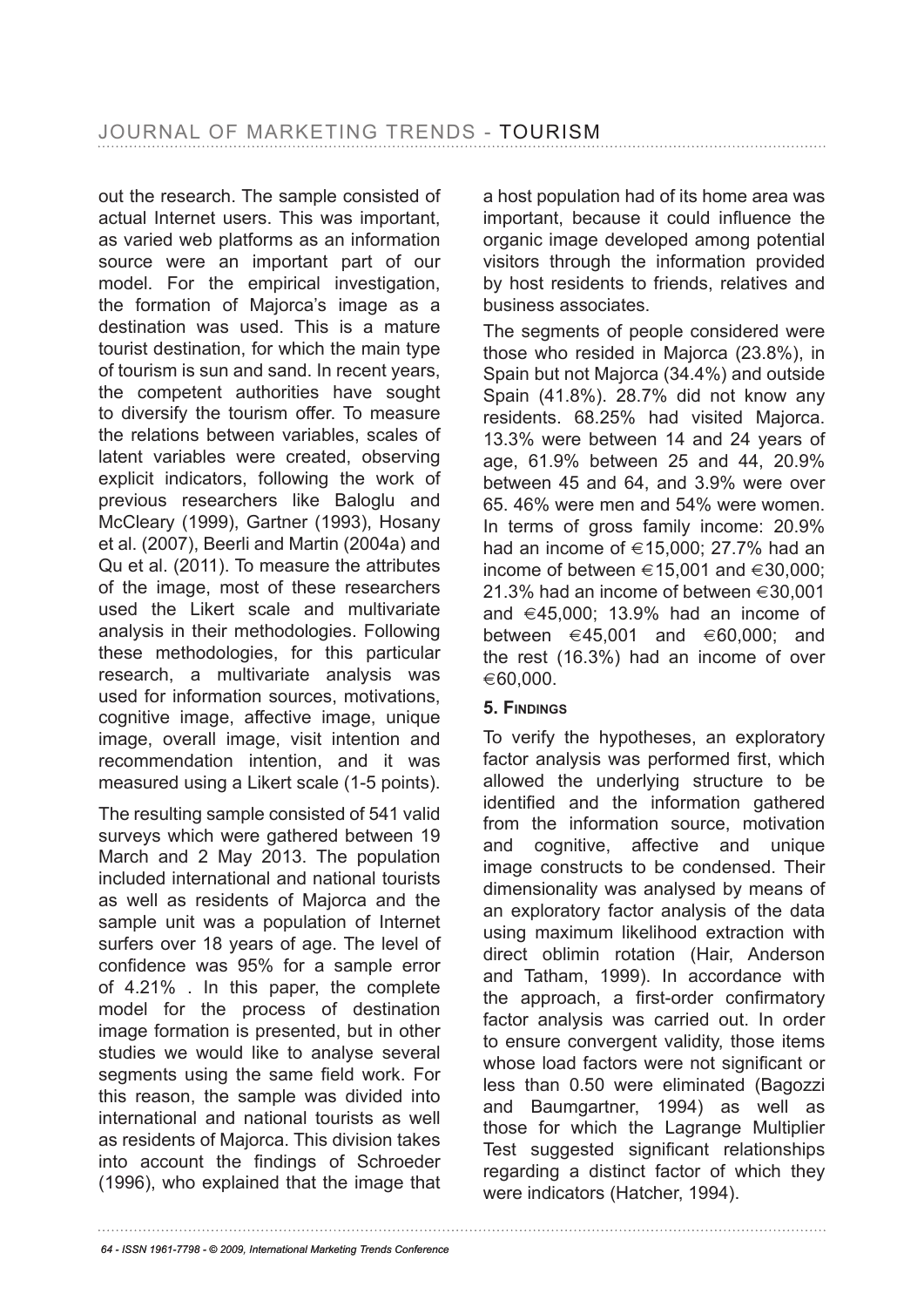Before realizing the hypotheses contrast that we propose, we analysed psychometric properties of each instrument of measured. All the variables are latent variables, and in .<br>some cases they are a second-ordered latent variables. In this research we are working reflective constructs. Each construct is measured by several indicators. We have following the process defined by Ulaga and Eggert (2005). The first step was the validation of latent are preceded demitted by endge and Eggen (Ecces). The met clep mas the remetation of latent<br>variables. A confirmatory factor analysis of the latent variables was performed, the scale variables. A committed y lactor analysis of the latent variables was performed, the coale<br>of measurement for which was described earlier through EQS 6.1 and by using maximum or measurement for which was acsonibed cannel unloagh EQO 0.1 and by asing maximum mean bod estimation. In order to galarance convergent validity, those fields with factor<br>loads that were not significant or below 0.60 (Bagozzi and Yi, 1988), or those for which the loads that were not significant of below 0.00 (Bagozzi and Ti, 1966), or those for which the<br>Lagrange multiplier test suggested significant relations with a different factor other than the one for which they were indicators were eliminated. confirmation factor and the latent variables was performed than the latent variables was performed than the sc

In relation to reliability, we consider that all  $\alpha$  de Cronbach were major than 0.7, the value recommended by Churchill (1979). This coefficient assumes that the items are measured without error, it is not plausible, it tends to underestimate reliability (Bollen, 1989). For this reason we also calculated composite reliability index, we consider, too, 0.7 value for all factors as a superior value recommended by Fornell and Larcker (1981). We consider average variance extracted (AVE), that is an indicator calculated to assess the amount ariance captured by factors in relation to variance attributable to measurement error, of variance captured by factors in relation to variance attributable to measurement error (Fornell and Lacker, 1981). remained captared by factors in relation to remained attinuated to measurement on<br>small and I acker 1081) factors and Labridge recommended by  $F$ .

Finally, in order to confirm the existence of multi-dimensionality, in the different constructs, a rival models strategy was developed (Hair et al., 1998; Anderson and Gerbing, 1988). For this, we compared a second-order model in which various dimensions measured the multidimensional construct under consideration, with a first-order model in which all the items weighed on a single factor (Steenkamp and Van Trijp, 1991). The results showed that the second-order model was a much better fit than the first-order model.

|                    |                                                          |                                                                                             |                                            | Standardize           |       |                      |                    |            |
|--------------------|----------------------------------------------------------|---------------------------------------------------------------------------------------------|--------------------------------------------|-----------------------|-------|----------------------|--------------------|------------|
| Latent<br>Variable | Variable measurement                                     | Item                                                                                        |                                            | <sub>d</sub><br>Lamda | $R^2$ | $\alpha$<br>Cronbach | <b>FC</b>          | <b>AVE</b> |
|                    |                                                          | INF <sub>01</sub>                                                                           | Official sources of<br>tourist information | .615                  | .379  |                      |                    |            |
|                    |                                                          | INF <sub>02</sub>                                                                           | <b>Suppliers</b>                           | .631                  | .398  |                      |                    |            |
|                    | <b>INDUCED</b>                                           | INF <sub>03</sub>                                                                           | Intermediaries                             | .617                  | .381  |                      |                    |            |
| <b>INFORM</b>      | (FINFO1)                                                 | INF <sub>04</sub>                                                                           | Media specializing<br>in tourism           | .704                  | .496  |                      |                    |            |
|                    |                                                          | Media specializing<br>in areas of thematic<br>.498<br>INF <sub>05</sub><br>.705<br>interest |                                            |                       |       |                      |                    |            |
| <b>ATION</b>       | <b>AUTONOMOUS AND</b><br><b>INDUCED</b><br>(ADVERTISING) | INF <sub>06</sub>                                                                           | <b>Books</b>                               | <b>DELETED</b>        |       |                      | .93<br>$\mathbf Q$ | .510       |
| <b>SOURCE</b>      |                                                          | INF <sub>07</sub>                                                                           | Travel guides                              | .675                  | .455  | .894                 |                    |            |
| S                  |                                                          | INF <sub>08</sub>                                                                           | Documentaries                              | .710                  | .504  |                      |                    |            |
|                    |                                                          | INF <sub>09</sub>                                                                           | Films and TV series                        | <b>DELETED</b>        |       |                      |                    |            |
|                    |                                                          | INF10                                                                                       | Advertising                                | .653                  | .427  |                      |                    |            |
|                    | (FINFO2)                                                 | INF11                                                                                       | Fairs                                      | <b>DELETED</b>        |       |                      |                    |            |
|                    |                                                          | INF13                                                                                       | Friends and<br>acquaintances               | <b>DELETED</b>        |       |                      |                    |            |
|                    |                                                          | INF15                                                                                       | Internet                                   | <b>DELETED</b>        |       |                      |                    |            |
|                    | <b>OPINION LEADERS</b><br>(FINFO3)                       | INF14                                                                                       | Opinion leaders                            | .894                  | .800  |                      |                    |            |

TABLE 1. CONFIRMATORY FACTOR ANALYSIS OF THE SCALE SOURCES OF INFORMATION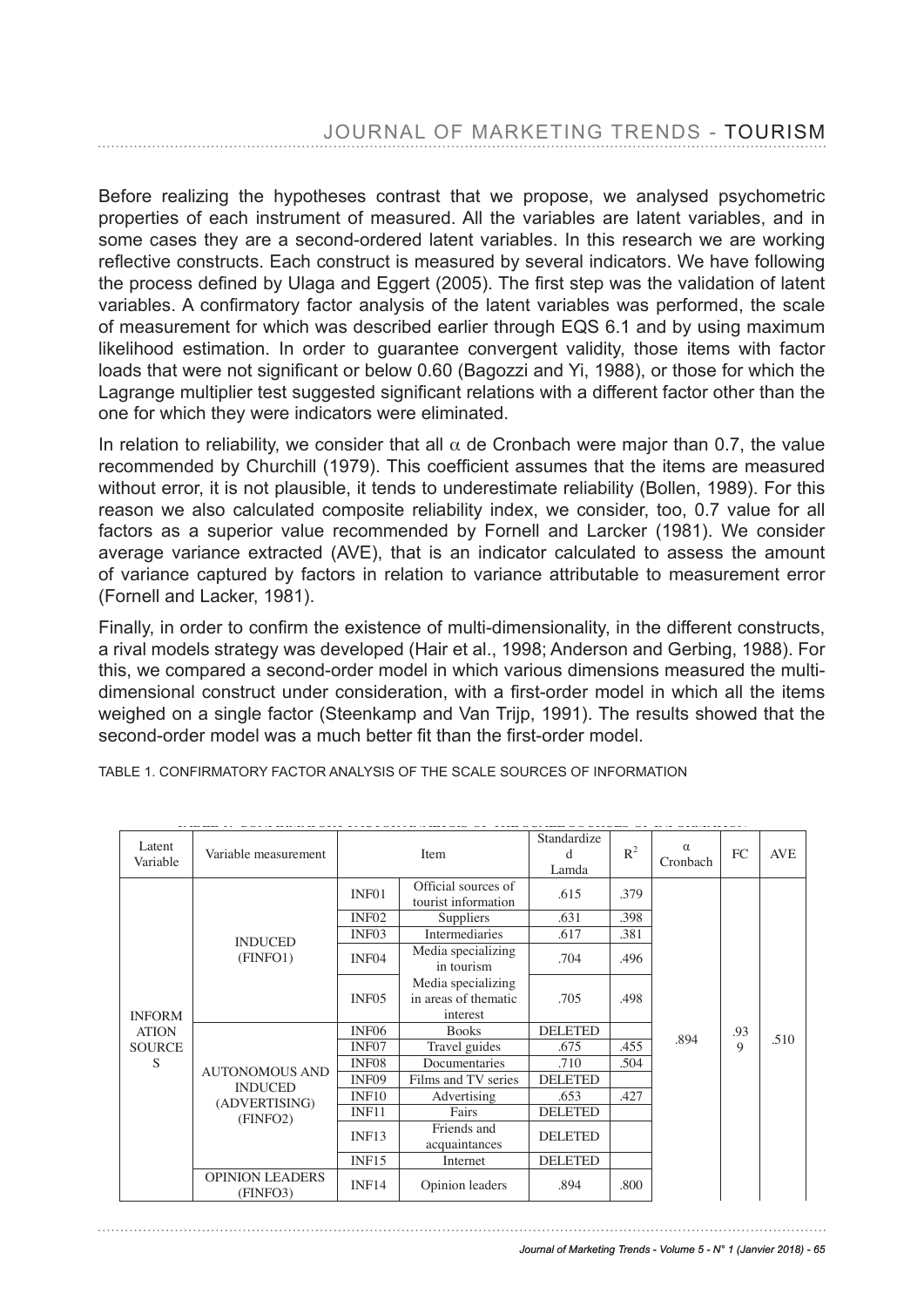|  |  | JOURNAL OF MARKETING TRENDS - TOURISM |  |  |
|--|--|---------------------------------------|--|--|
|--|--|---------------------------------------|--|--|

|                                                                          | WEB02        | Official tourist<br>Offforahabionst              | .671            | .450                                       |                                                  |  |  |
|--------------------------------------------------------------------------|--------------|--------------------------------------------------|-----------------|--------------------------------------------|--------------------------------------------------|--|--|
|                                                                          | WEB03        | Uniofffocialitionist<br><b>Unofformation</b> ist | .790            | .624                                       |                                                  |  |  |
|                                                                          | WEB04        | <b>Intermediances</b>                            | .580            | .336                                       |                                                  |  |  |
| <b>WEBS OF THE</b><br>DESTINATION,                                       | WEB04        | <b>IntSuppliensies</b>                           | DELSETED        | .336                                       |                                                  |  |  |
| <b>INTERMEDIARIES</b><br><b>AND MEDIA</b>                                | WEB95        | Houseppyiepping<br>Houseostedpping               | <b>BELETEB</b>  |                                            |                                                  |  |  |
| (FINFO4)                                                                 |              | <b>Fontalst</b>                                  |                 |                                            |                                                  |  |  |
|                                                                          | WEB11        | accommodation<br>letting                         | <b>DELETED</b>  |                                            |                                                  |  |  |
|                                                                          | WEB12        | Hotel letter gations                             | <b>DELETED</b>  |                                            |                                                  |  |  |
|                                                                          | WEB06        | H&tsessneemtaibus<br>Assessments by              | <b>BELETEB</b>  |                                            |                                                  |  |  |
|                                                                          | WEB07        | Touriserblogs                                    | .770            | .593                                       |                                                  |  |  |
|                                                                          | WEB03        | <b>Touncismh</b> stoloiges                       | :339            | :593                                       |                                                  |  |  |
|                                                                          |              | Genetwosksial                                    |                 |                                            |                                                  |  |  |
|                                                                          |              | Social works rks                                 |                 |                                            |                                                  |  |  |
|                                                                          | WEB09        | Sspeialalizerobitks                              | .869            | .755                                       |                                                  |  |  |
|                                                                          |              | tourism                                          |                 |                                            |                                                  |  |  |
| <b>WEB UGC</b>                                                           | WEB13        | <b>Tourioturistinvities</b>                      | <b>DELETED</b>  |                                            |                                                  |  |  |
| (FINFO5)                                                                 | WEB14        | <b>Tsharrist gathroitoss</b>                     | <b>DELETED</b>  |                                            |                                                  |  |  |
|                                                                          | WEB14        | Sharing photos                                   | <b>DELETED</b>  |                                            |                                                  |  |  |
|                                                                          | WEB16        | Sharingumideos                                   | <b>DELETED</b>  |                                            |                                                  |  |  |
|                                                                          | WEB16        | TravelComospitality                              | <b>DELTETED</b> | .566                                       |                                                  |  |  |
|                                                                          | <b>WEB13</b> | Traxetter chospiaateity<br>Letthousesvate        | DELETED         | .566                                       |                                                  |  |  |
|                                                                          | WEB19        | <b>Holiasess</b>                                 | <b>DELETED</b>  |                                            |                                                  |  |  |
| GOODNESS OF FIT: $X^2 = 427.387$ (95) HEB(09001); S-BXM ap336.125;       |              |                                                  |                 |                                            | DECETEE (0.929: GFI = $0.905$ : AGFI = $0.864$ : |  |  |
| GOODNESS OF FIBBNFE=42,9.B8BB95NFE+00,0010; S-BX <sup>2</sup> = 336.125; |              |                                                  |                 | $CFI = 0.929$ RMS EA 9050 AGFI = $0.864$ . |                                                  |  |  |

The results like different resulting models, show that de Chi-squared value is significant, although, when the size of the sample is large (N>200), the test tends to reject models which although, when the size of the sample is large (N>200), the test tends to reject models which ft the data well, which makes it an unreliable indicator (James, Mulaik and Brett, 1982). The fit the data well, which makes it an unreliable indicator (James, Mulaik and Brett, 1982). The rest of the specifc indicators show goodness of ft for all the constructs (BBNFI; BBNNFI; rest of the specific indicators show goodness of fit for all the constructs (BBNFI; BBNNFI; CFI; IFI, AGFI and RMSEA). For example, the construct information sources (Table 1) the CFI; IFI, AGFI and RMSEA). For example, the construct information sources (Table 1) the indicators show a goodness of ft are BBNFI (0.911), BBNNFI (0.910), CFI (0.929), GFI indicators show a goodness of fit are BBNFI (0.911), BBNNFI (0.910), CFI (0.929), GFI (0.905), AGFI (0.864), RMSEA (0.080). The results like different resulting models, show that de Chi-squared value is significant, iicators show a goodness of fit are BBNFI (0.911), BBNNFI (0.910), CFI (0.929), G<br>205). AQFI (2.924), BMOFA (2.999). BBNFI =0,91; BBNNFI = 0,910  $RMSEA = 0.080$ The results like different resulting models, show that de Chi-squared value is significal<br>Levels when the size of the console is lense (N) 200), the tect tends to miset medals whi  $\alpha$ lthough, when the size of the sample is large (N-200), the test tends to reject models which fit the data well, which makes it an unreliable indicator (James, Mulaik and Brett, 1982). The  $\sigma$  of the specific indicators show goodness of it for all the constructs (BBNFI; BBNNI)<br> $\sigma$  $F$ ; IFI, AGFI and RMSEA). For example, the construct information sources (Table 1) the

For example, the confirmatory factor analysis of the sources of information scale (Table 1) shows how "opinion leaders" is the item with the most weight (Lamda 0.894), followed by "social networks specialized in tourism" (0.869). This means that a new source of information (UGC) has been added to the construct information sources, and fits well. Furthermore, platforms on which the content is user-generated are as influential as traditional sources.

| The contract of        | $\mathbf{Y} = \mathbf{Y} \mathbf{Y}$ | т.<br>$\mathbf{r}$ | "VALIDI1 <sup>T</sup> | 1111              | $P_1$ $P_2$ $P_3$ $P_4$ $P_5$ $P_6$ | $4 \times 7$ |
|------------------------|--------------------------------------|--------------------|-----------------------|-------------------|-------------------------------------|--------------|
| Factor                 | Indicator                            | Load               | Valor t               | $\alpha$ Cronbach | <b>Reliability Composed</b>         | AVE          |
| <b>INFORMATION</b>     | FINFO1                               | 0.843              | 14.83                 | 0.8197            | 0.8723                              | 0.5788       |
| <b>SOURCES</b>         | FINFO <sub>2</sub>                   | 0.790              | 13.74                 |                   |                                     |              |
|                        | FINFO3                               | 0.874              | 7.05                  |                   |                                     |              |
|                        | FINFO <sub>4</sub>                   | 0.787              | 11.44                 |                   |                                     |              |
|                        | FINFO <sub>5</sub>                   | 0.729              | 8.45                  |                   |                                     |              |
| <b>MOTIVATIONS</b>     | MOTI1                                | 0.617              | 21.15                 | 0.7534            | 0.8420                              | 0.5757       |
|                        | MOTI2                                | 0.884              | 21.14                 |                   |                                     |              |
|                        | MOTI3                                | 0.631              | 9.49                  |                   |                                     |              |
|                        | MOTI4                                | 0.675              | 14.83                 |                   |                                     |              |
| <b>COGNITIVE IMAGE</b> | IMCOG1                               | 0.781              | 21.15                 | 0.7553            | 0.8448                              | 0.5771       |
|                        | IMCOG <sub>2</sub>                   | 0.733              | 19.24                 |                   |                                     |              |
|                        | IMCOG <sub>3</sub>                   | 0.704              | 16.89                 |                   |                                     |              |
|                        | IMCOG4                               | 0.816              | 22.28                 |                   |                                     |              |
| <b>UNIOUE IMAGE</b>    | <b>IMUNI1</b>                        | 0.874              | 21.79                 | 0.7951            | 0.8796                              | 0.7090       |

9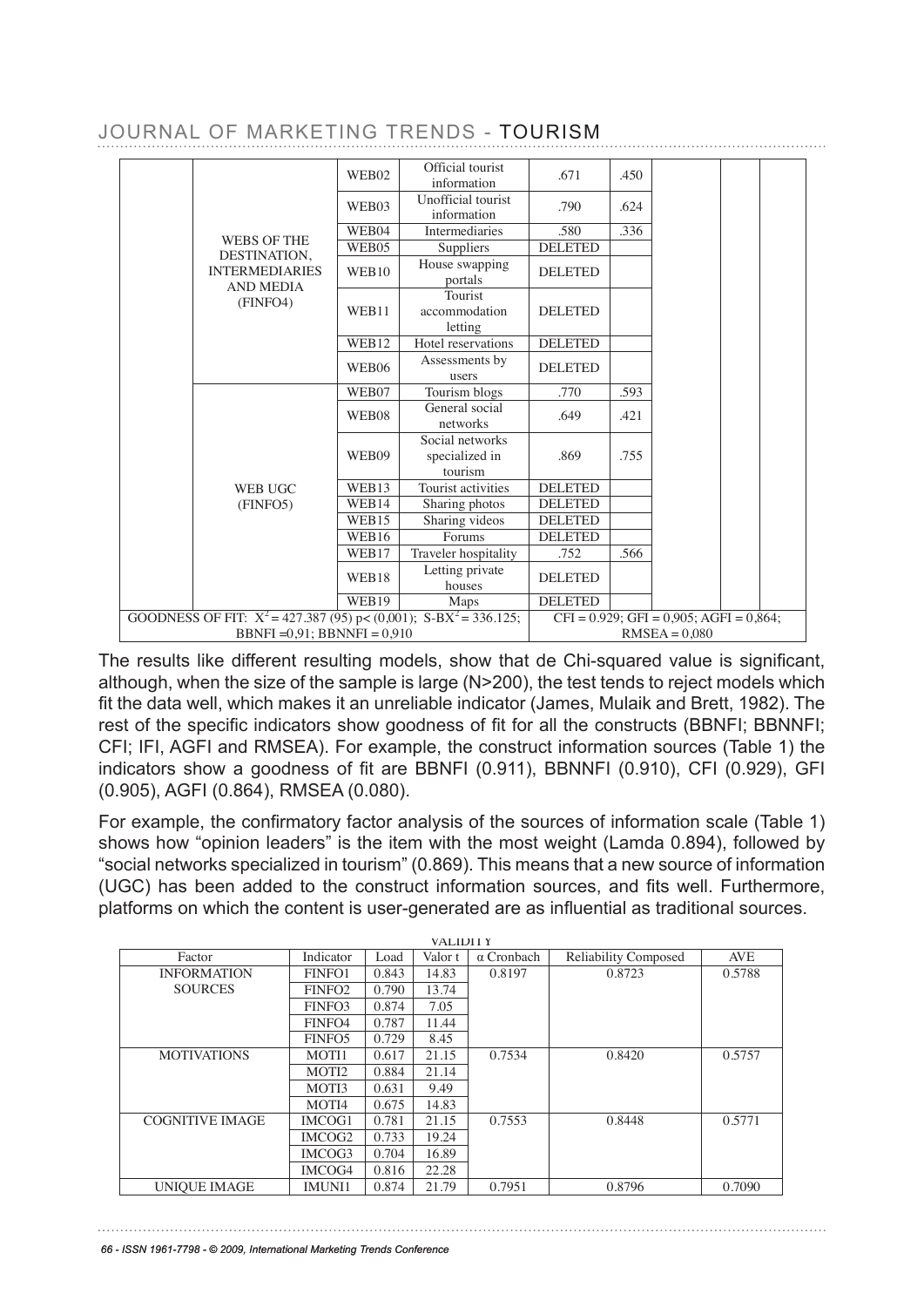## JOURNAL OF MARKETING TRENDS - TOURISM

|                                                  | <b>IMUNI2</b>                           | 0.843                              | 18.51                     |                     |                      |                     |
|--------------------------------------------------|-----------------------------------------|------------------------------------|---------------------------|---------------------|----------------------|---------------------|
|                                                  | <b>IMUNI3</b>                           | 0.898                              | 16.79                     |                     |                      |                     |
| <b>AFFECTIVE IMAGE</b>                           | <b>AFEC</b>                             | 0.78                               | 30.34                     | 0.8617              | 0.9062               | 0.7073              |
|                                                  | FFL*2                                   | प्र.क्षत्र<br>ంద×                  | 32<br>$\cdot$<br>.14      |                     |                      |                     |
|                                                  | イエトレイ                                   | 4.920<br>⊶                         | 49.57<br>۰×<br>$_{\rm x}$ |                     |                      |                     |
| <b>AFFECTIVE IMAGE</b>                           |                                         | :89                                | <u>रहें</u><br>38         | 0.8617              | 0.9062               | 0.7073              |
| ******<br><b>IMAGE</b>                           | IIVI AT EUZ<br>$T \cup T \cup T \cap T$ | ساما<br>$H\wedge$                  | <b>34.14</b><br>オオウカ      | N.A                 | N.A                  | N.A                 |
| <b>RECOMENDATION</b>                             | TIVIAT EUS                              | یں ان                              | $\sqrt{9}$                | N.A                 | N.A                  | N.A                 |
| ******                                           | IMAFEC4                                 | 0.816                              | 38.80                     |                     |                      |                     |
| <b>TA A A CITY</b> shaked shakeds<br>ON******    | $\mathbf{v}$<br>N:A                     | $\mathbf{v}$<br>N:A<br>$\tilde{ }$ | $\mathbf{X}$<br>N:A       | <b>BT</b><br>N:A    | $\mathbf{v}$<br>УĄ   | $\mathbf{X}$<br>N:A |
| <b>THE ITION</b><br><b>DOOL</b><br>RECOMENDATION | $\bar{1}$ $\bar{1}$<br>N.A              | N.A                                | $\cdots$<br>IV.A          | $\mathbf{X}$<br>N.A | $\mathbf{r}$<br>IV.A | $\tilde{r}$<br>N.A  |

\*\*\* p< .01; \*\* p< .05; \* p< .10 N/A = Not Applicable \*\*\*\*\*\* These variables were measured by a single item \*\*\* p< .01; \*\* p< .05; \* p< .10 N/A = Not Applicable \*\*\*\*\*\* These variables were measured by a single item RECOMENDATION  $*$  05\*

The model (Figure 1) was estimated using SmartPLS2.0 (Ringle et al., 2005), and the significance of the parameters was established using a bootstrap re-sampling procedure with 541 sub-samples, equal to the size of the original sample. We provide the results of the<br>structural model in Table 4. To guarantee convergent validity, we eliminated indicators whose structural model in Table 4. To guarantee convergent validity, we eliminated indicators whose structural model in Table 4. To guarantee convergent validity, we eliminated indicators whose factor loadings did not have a signifcance of at least 0.6. The resulting model indicated factor loadings did not have a significance of at least 0.6. The resulting model indicated no ractor loadings did not have a significance of at least 0.0. The resulting moder indicated<br>no reliability problems (Table 2) according to any of the well-establish criteria: Cronbach's alpha, ( $\alpha$  > 0.7, Nunnally and Bernstein, 1994); compound reliability (> 0.6, Bagozzi and  $\alpha$ , Formell and Larcker, 1994); compound reliability (> 0.5, Formell and Larcker, and Larcker, and Larcker, and Larcker, and La Yi, 1988; Fornell and Larcker, 1981) and average variance extracted (> 0.5, Fornell and 11, 1988; Fornell and Larcker, 1981) and average variance extracted (> 0.5, Fornell and<br>Larcker, 1981). To evaluate discriminant validity (Table 3), we considered the only criterion that is applicable in a PLS estimation, namely, the one that indicates the average variance that is applicable in a PLS estimation, namely, the one that indicates the average variance<br>extracted for each factor, which must be greater than the square of the correlation between each pair of factors (Fornell and Larcker, 1981).  $\alpha$  -  $\alpha$  -  $\alpha$   $\alpha$  -  $\alpha$  -  $\alpha$  -  $\alpha$  -  $\alpha$  -  $\alpha$  -  $\alpha$  -  $\alpha$  -  $\alpha$  -  $\alpha$  -  $\alpha$  -  $\alpha$  -  $\alpha$  -  $\alpha$  -  $\alpha$  -  $\alpha$  -  $\alpha$  -  $\alpha$  -  $\alpha$  -  $\alpha$  -  $\alpha$  -  $\alpha$  -  $\alpha$  -  $\alpha$  -  $\alpha$  -  $\alpha$  -  $\alpha$  -  $\alpha$  -  $\alpha$  reliability problems (Table 2) according to any of the well-establish criteria: Cronback<br>ha,  $(\alpha > 0.7)$ , Nunnally and Bernstein, 1994); compound reliability (> 0.6, Bagozzi an

| TABLE 3. INSTRUMENT OF MEASUREMENT FOR DISCRIMINANT VALIDITY | <b>MOT</b> | <b>RECOM</b> |
|--------------------------------------------------------------|------------|--------------|
|--------------------------------------------------------------|------------|--------------|

| ADLE 3. INSTRUMENT OF MEASUREMENT FOR DISCRIMINANT VALIDITT |                    |                        |                       |                    |               |                                          |              |                                             |
|-------------------------------------------------------------|--------------------|------------------------|-----------------------|--------------------|---------------|------------------------------------------|--------------|---------------------------------------------|
|                                                             | EС                 |                        |                       |                    |               | $\bigcap$ <sub>NIC</sub>                 |              | TIAN                                        |
|                                                             | <b>SOURC</b><br>ES | <b>AFFECTI</b><br>VE I | <b>COGNITIV</b><br>ΕI | <b>UNIQU</b><br>ΕI | <b>IIMAGE</b> | <b>MOTI</b><br><b>VATI</b><br><b>ONS</b> | <b>VISIT</b> | <b>RECOM</b><br><b>MENDA</b><br><b>TION</b> |
| <b>INFORMATION</b><br><b>SOURCES</b>                        | 0,7140             |                        |                       |                    |               |                                          |              |                                             |
| <b>AFFECTIVE IMAGE</b>                                      | 0,3655             | 0.7660                 |                       |                    |               |                                          |              |                                             |
| <b>COGNITIVE IMAGE</b>                                      | 0,3131             | 0.7359                 | 0.7170                |                    |               |                                          |              |                                             |
| UNIQUE IMAGE                                                | 0,3081             | 0.5040                 | 0,5967                | 0,7960             |               |                                          |              |                                             |
| <b>IMAGE</b>                                                | 0,2162             | 0.5747                 | 0,4869                | 0.3113             | N.A           |                                          |              |                                             |
| <b>MOTIVATIONS</b>                                          | 0,4041             | 0,5917                 | 0,5242                | 0,4233             | 0,4292        | 0.7190                                   |              |                                             |
| <b>VISIT INTENTION</b>                                      | 0.2325             | 0.4482                 | 0.3743                | 0.2504             | 0,5237        | 0.4145                                   | N.A          |                                             |
| <b>RECOMMENDATION</b>                                       | 0.2186             | 0.5595                 | 0.4720                | 0.3527             | 0.6560        | 0.4885                                   | 0.4996       | N.A                                         |

Notes: Below the diagonal are the estimated correlations between factors. On the diagonal are the square roots of the average variances extracted. N.A.: Not Applicable

To assess the predictive capacity of the structural model, the criteria proposed by Falk and Miller (1992) were followed: the R-squared of each dependent construct had to be greater than 0.1. In Table 2, the corresponding values are shown and the relationships of the To assess the predictive capacity of the structural model, the criteria proposed by Falk<br>and Miller (1992) were followed: the R-squared of each dependent construct had to be<br>greater than 0.1. In Table 2, the corresponding intense are given by the importance that present the cognitive image over the formations<br>of the affective image  $\beta$  = 0.554; p<0.01; hypothesis H3A). Previous research from Baloglu of the affective image  $\beta$  = 0,554; p<0,01; hypothesis H3A). Previous research from Baloglu and McCleary (1999) presents similar results. In this sense it is important first to know the destination their characteristics and functional attributes before to develop some feeling to destination, their characteristics and functional attributes before to develop some feeling to the destination. research of the characteristics that this the importance that the overall is the overall is complete.<br>Independent individual has over his behaviour. Second, overall image that a person has over a tourist destination exert an influence over the  $\alpha$  is visit it ( $\beta$  = 0,524; parameter  $\beta$ 

Second, overall image that a person has over a tourist destination exert an influence over the intention to visit it ( $β = 0,524$ ;  $p < 0,01$ , hypothesis H4A). This result coincides with the

. . . . . . . . . . . . . . . . . . . .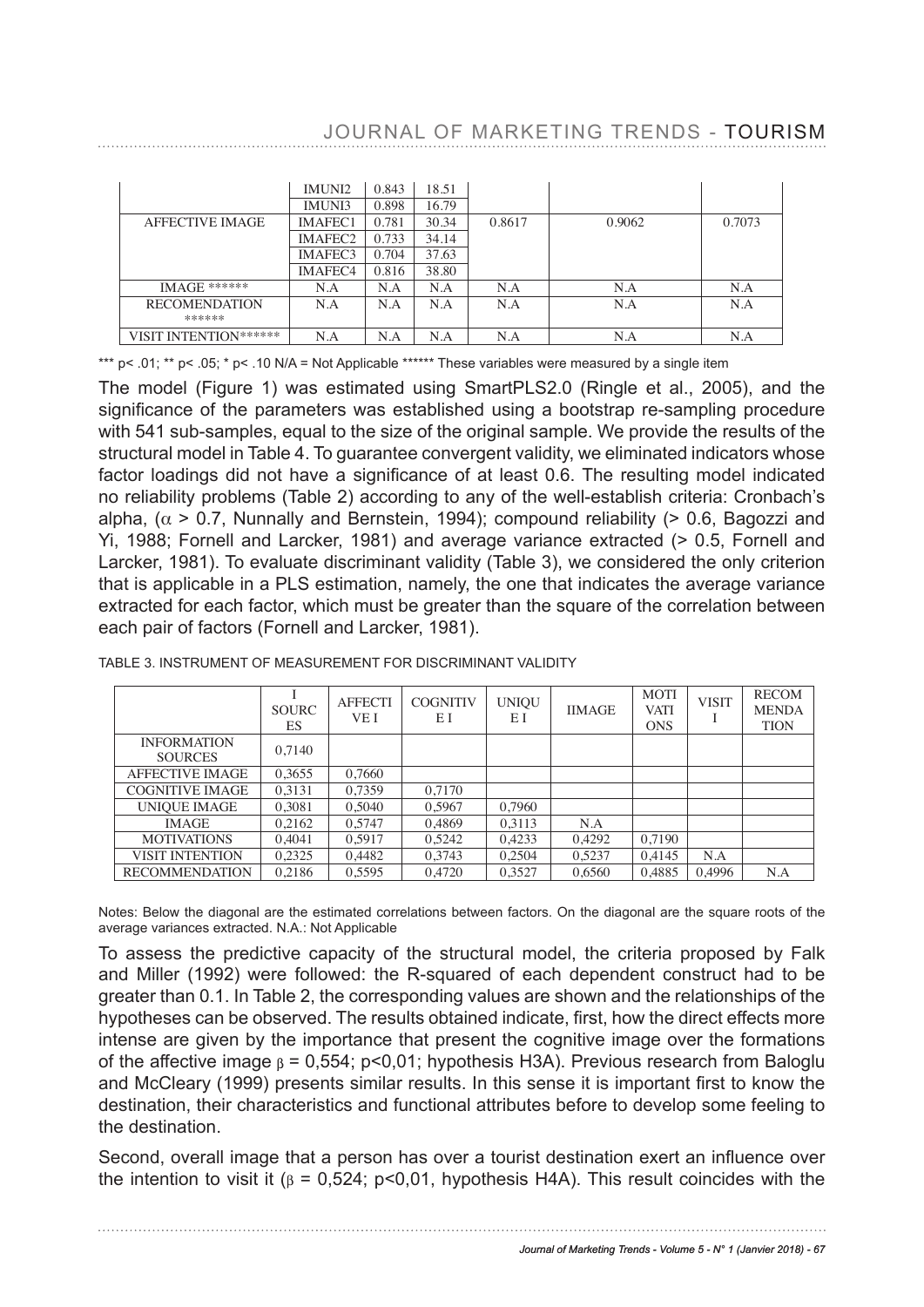research of Qu et al. (2011) who shows the importance that the overall image perceived by an individual has over his behaviour.

FIGURE 1.<sub>80</sub>H){R&THESIS' CONTRAST OF THE MODEL OF THE FORMATION OF THE IMAGE OF A TOURIST DESTINATION. **Information sources Cognitive image** 0.121\*\*\* **Intent visit**<br>THE FORMATION OF THE IMAGE OF A TOURIST 0.147\*\*



#### TABLE 4. CONTRAST OF HYPOTHESES

| Hypotheses                                                                                                                                                                                         | β standardized | Valor t Bootstrap |  |  |  |  |  |  |
|----------------------------------------------------------------------------------------------------------------------------------------------------------------------------------------------------|----------------|-------------------|--|--|--|--|--|--|
| H1A I. SOURCES $\Rightarrow$ COGNITIVE I.                                                                                                                                                          | $0.121***$     | 2.794             |  |  |  |  |  |  |
| H <sub>1</sub> B I. SOURCES. $\Rightarrow$ AFFECTIVE I.                                                                                                                                            | $0.077**$      | 2.376             |  |  |  |  |  |  |
| H1C I. SOURCES. $\Rightarrow$ UNIQUE I.                                                                                                                                                            | $0.164***$     | 3.849             |  |  |  |  |  |  |
| HID I. SOURCES $\Rightarrow$ MOTIVATIONS                                                                                                                                                           | $0.404***$     | 10.253            |  |  |  |  |  |  |
| H2A MOTIVATIONS. $\Rightarrow$ COGNITIVE I.                                                                                                                                                        | $0.475***$     | 12.338            |  |  |  |  |  |  |
| H2B MOTIVATIONS $\Rightarrow$ AFFECTIVE I.                                                                                                                                                         | $0.252***$     | 6.527             |  |  |  |  |  |  |
| H2C MOTIVATIONS $\Rightarrow$ UNIQUE I.                                                                                                                                                            | $0.357***$     | 8.426             |  |  |  |  |  |  |
| H3A COGNITIVE I. $\Rightarrow$ AFFECTIVE I.                                                                                                                                                        | $0.554***$     | 14.680            |  |  |  |  |  |  |
| H3B UNIQUE I. $\Rightarrow$ AFFECTIVE I.                                                                                                                                                           | 0.043          | 1.221             |  |  |  |  |  |  |
| H3C COGNITIVE I. $\Rightarrow$ OVERALL I.                                                                                                                                                          | $0.147**$      | 2.225             |  |  |  |  |  |  |
| H3D AFFECTIVE $I \Rightarrow$ OVERALL I.                                                                                                                                                           | $0.474***$     | 9.015             |  |  |  |  |  |  |
| H3E UNIQUE I. $\Rightarrow$ OVERALL I.                                                                                                                                                             | $-0.016$       | $-0.320$          |  |  |  |  |  |  |
| H4A OVERALL I. $\Rightarrow$ INTENT VISIT                                                                                                                                                          | $0.524***$     | 14.748            |  |  |  |  |  |  |
| H4B OVERALL I. $\Rightarrow$ I. RECOMMENDATION                                                                                                                                                     | $0.471***$     | 11.514            |  |  |  |  |  |  |
| H4C I. VISIT $\Rightarrow$ I. RECOMMENDATION                                                                                                                                                       | $0.363***$     | 7.850             |  |  |  |  |  |  |
|                                                                                                                                                                                                    |                |                   |  |  |  |  |  |  |
| <sup>***</sup> p< .01; ** p< .05; * p< .10<br>R <sup>2</sup> Motivation= 0.163, R <sup>2</sup> Unique image = 0.202, R <sup>2</sup> Affective image = 0.607, R <sup>2</sup> Cognitive image= 0.287 |                |                   |  |  |  |  |  |  |
| $R^2$ Overall image= 0.339, $R^2$ I. Recommendation = 0.521, $R^2$ Intent visit= 0.274                                                                                                             |                |                   |  |  |  |  |  |  |
| H4B OVERALL I. $\Rightarrow$ I. RECOMMENDATION                                                                                                                                                     | $0.471***$     | 11.514            |  |  |  |  |  |  |
| H4C I. VISIT $\Rightarrow$ I. RECOMMENDATION                                                                                                                                                       | $0.363***$     | 7.850             |  |  |  |  |  |  |

 $H^4C$  i. visit  $\Rightarrow$  i. RECOMMENDATION<br>Third, it is confirmed the exert of motivations over the cognitive image (β = 0,475; p<0,01, hypothesis H2A). Likewise, we can confirm that affective image exerts an influence over the overall image (β = 0,474; p<0,01, hypothesis H3D). Beerli and Martin (2004) treated motivations as a part of personal factors, and as a part of those, they have a great influence over the formation of cognitive image of the tourist destination. So, motivations that incise on a realize a journey, influence the individual perception about the tourism destination, concretely, the way that functional attributes and the quality of destination is perceived like explain Baloglu and McCleary (1999). In this case, it appears against the tourism destination, it appears again R2 Motivation= 0.163, R2 Unique image = 0.202, R2 Affective image = 0.607, R2 Cognitive image= 0.287  $R$ <sup>2</sup> Overall image= 0.339, R<sub>2</sub> I. Recommendation = 0.521, R<sup>2</sup> Intent visit= 0.274  $T$  over an image (β = 0,474, p $\sim$ 0,01, hypothesis ribb). Deem and ivaring (2004) treations of the comparison in a comparison of the comparison in a comparison of the comparison of the comparison of the comparison of th  $\alpha$ , it is confirmed the exert of monvations over the cognitive image (β = 0,475; p<0,0 motivations as a part of personal factors, and as a part of those, they have a great influence  $\alpha$  overall image  $\beta$  = 0,474; p<0,01, hypothesis H3D). Beerii and Martin (2004) treate

68 - ISSN 1961-7798 - © 2009, International Marketing Trends Conference

to visit a place, like Keller et al. (2011) demonstrated.

explain Baloglu and McCleary (1999).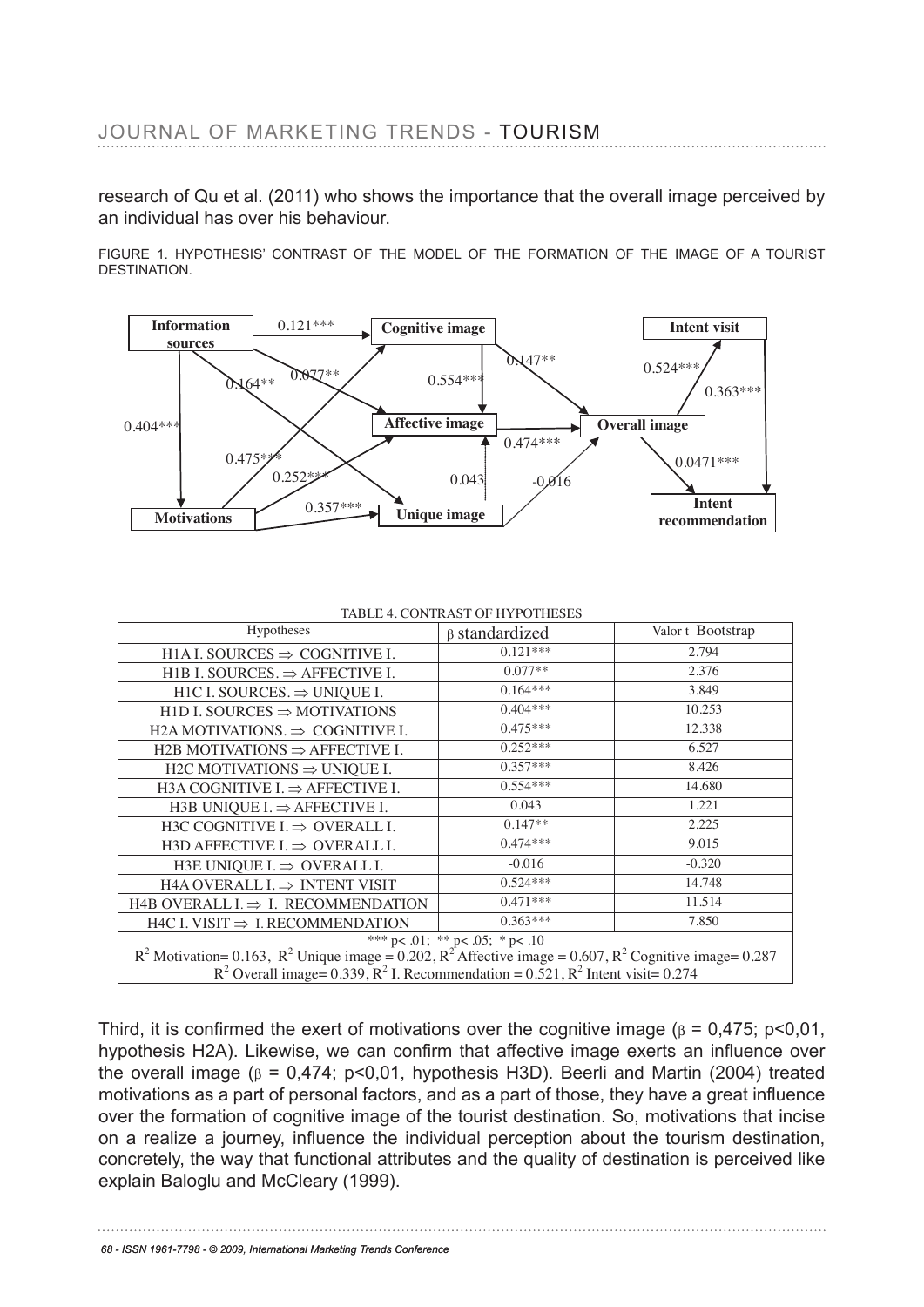Fourth, and with similar values, the results manifest that overall image exert the intention of recommendation (β= 0,471; p<0,01 hypothesis H4B). In this case, it appears again how the image perception of a tourist destination infuences the development of the behaviour related to visit a place, like Keller et al. (2011) demonstrated.

On the next level, it is confrmed that information sources that tourist consult exert an infuence over the motivations for visiting the place  $(\beta = 0.404; \beta < 0.01)$ hypothesi H1D). This relation has not been contemplated in the models revised related to the tourist destination image. But some works realized in the marketing and communication spheres recognise the existence of a positive relation between information sources and motivations for developing a concrete behaviour (Kotler et al., 2010).

Later the intention to visit a place infuences the intention to recommend it (β= 0,363; p<0,01, hypothesis H4C). So, we can observe that the two dimensions that conform loyalty are interrelated. When a tourist decides to visit a place has the ability to infuence other persons recommending it. With this result we can completed the model of Zhang et al. (2014). As a novelty with this result we can prove that behavioural loyalty (visit) can infuence attitudinal loyalty (recommend).

Following on, motivations infuence the unique image perceived by the tourist (β= 0,357; p<0,01, hypothesis H2C) and the affective image  $(\beta=0.252; p<0.01)$ , hypothesis H2B). Like motivations exert an infuence over cognitive image, as we can demonstrate with H2A, they have an inferior infuence over the unique image. So DMO, can base its communication strategy offering information about functional characteristics, unique characteristics and psychological attributes of the destination. For example, if there are tourist information about a famous artist of the region could be a motivation visit the region for knowing the heritage in general and of this artist concretely, taking in account the feelings associated.

It should be noted that although the weight coefficients presented by Beta within the model are relatively low, the H1C, H1A and H1B hypotheses are confrmed. So, it shows how the sources of information have a direct effect on the unique image (β= 0.164; p <0.01, hypothesis, H1C), cognitive image ( $β = 0.121$ ; p < 0.01, hypothesis H1A) and affective image ( $β = 0.077$ ; p <0.05, hypothesis H1B) that the tourist perceives about the destination.

Finally, we demonstrate that cognitive image exert an infuence on the overall image of the destination, but with a low Beta coefficient ( $\beta$ =0,147; p<0,05, hypothesis H3C). These results are consistent with those obtained by Qu et al. (2011).

On the other hand, and contrary to the expectations, the results do not confrm the relationship between the unique image and affective image ( $p$  < 0.01,  $β = 0.043$ , hypothesis H3B) and the unique image and overall image (β= -0.016; p <0 01, hypothesis H3E.) Thus, H3B and H3E hypotheses are rejected. In the model proposed in this research, the unique image is treated as a special characteristics similar to cognitive image but exclusively associated with the destination. Unique attributes maybe can confuse it with functional attributes. Or it is possible that being Majorca a sun-andsand destination, with multiple competitors, the unique image was not consolidated as the unique image of a Native American/ Old West cultures in USA proposed in the research of Qu et al. (2011).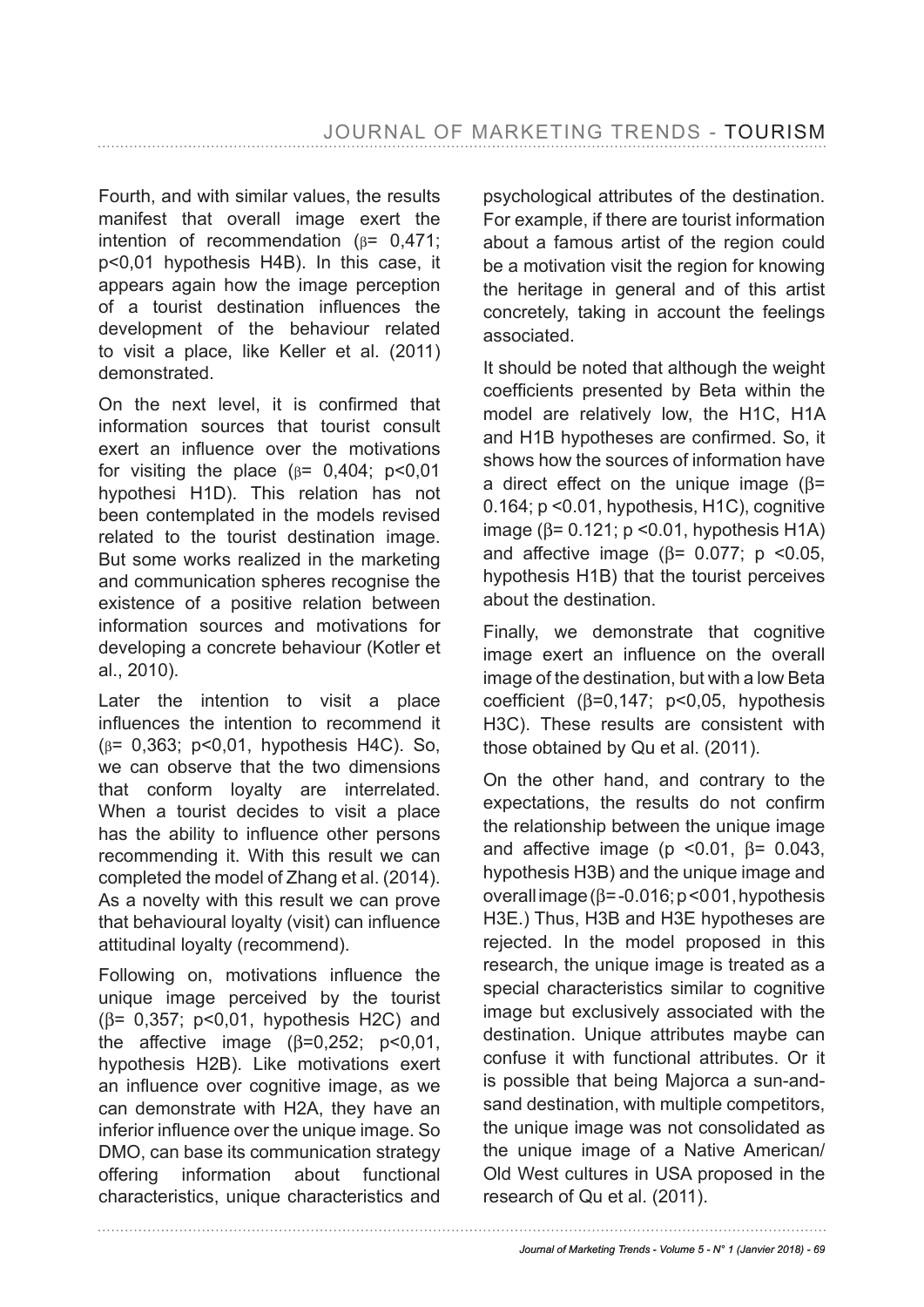### **4. conclusions anD Discussion**

Social media can infuence consumer behaviour because all kinds of websites are consulted as sources of information in the decision-making process of planning a trip. All information sources carry a high degree of weight in the process of forming an image of a tourist destination. Induced information sources carry greater weight, i.e. those belonging to the DMO, suppliers and intermediaries. Therefore it is advisable to spread content about the destination not only on official sites but also through suppliers and intermediaries, including their websites, with images that the DMO really wants to project and in accordance with the marketing plan. To achieve this, it is convenient to disseminate content and images owned by DMO using Creative Commons or Copy Left licenses.

In summary, it is important to keep in mind the main ways in which someone decides to visit or recommend a destination. All information sources, including Web 2.0 and UGC, infuence motivations. Motivations exert an infuence on knowing about the territory. For the first time, we have demonstrated this relationship, and it is stronger than the relation between information sources and cognitive, affective and unique images. Knowing about a place exerts an infuence on the feelings about this place. The feelings about a place, it is to say the affective image, are those that exert the most infuence over the overall image. The overall image very positively infuences consumer behaviour, the intention to visit and recommend, and, as a result, loyalty to the destination. Once again, for the first time, we have been able to demonstrate that the intention to visit infuences the intention to recommend.

We recommend that DMO implement viral marketing actions, inviting those who have the intention of visiting the destination

to convince a companion to travel with them. To attract visitors, we recommend maximizing cognitive and unique images and using suppliers' and intermediaries' websites as opinion leaders. It is also advised to emphasize affective attributes and motivations associated with the best-rated variables. In summary, first, knowledge has to be spread about the place, and then the emotions associated with motivations for visiting it.

In terms of further research, it would be interesting to analyse what kind of image and content are shared by a destination through intermediary and supplier websites and social media and how this can modify or enrich the image projected by the DMO.

The results of our research are similar to those of previous research. Cognitive and affective images infuence overall image, and overall image infuences the intention to visit a destination and the intention to recommend it, as proven by Qu et al. (2011).

Our results concur with those of Beerli and Martin (2004a), proving that information sources and motivations infuence the formation of the cognitive, affective and unique image, and the cognitive image infuences the affective image. Just as Baloglu and McCleary (1999) explained, perceptual/cognitive evaluations significantly influence affective and overall image evaluations.

For the frst time we have proposed and can demonstrate that information sources infuence motivations, and the intention to visit a destination infuences the intention to recommend it. It would be interesting to carry out similar studies to bear out these findings.

### **5. Limitations and Future Research**

We cannot demonstrate that the unique image infuences overall image, as proven

*<sup>70 -</sup> ISSN 1961-7798 - © 2009, International Marketing Trends Conference*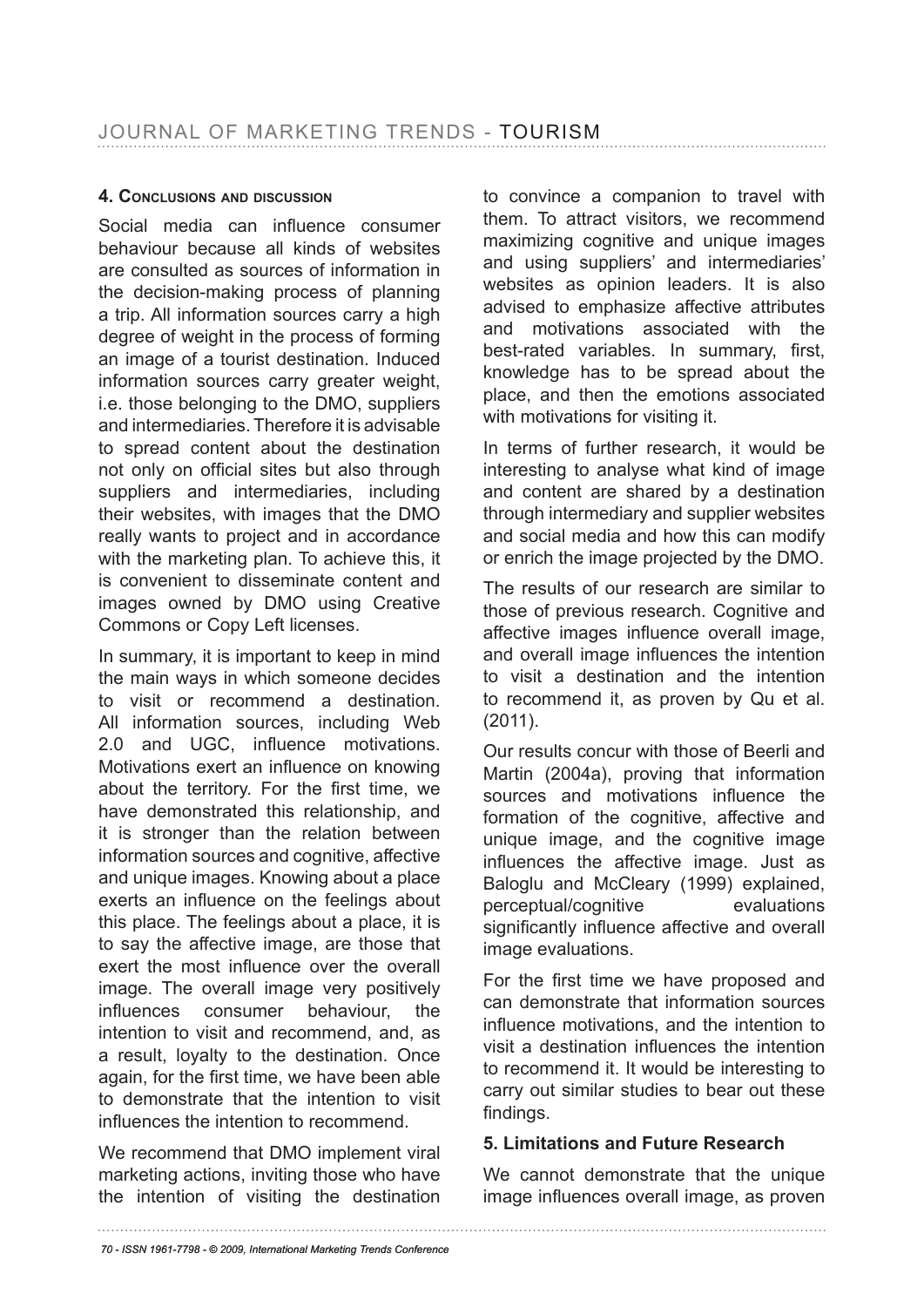by Qu et al. (2011). We think it could be interesting for future research to revise the scale items for the unique image's latent variables, that is to say, those characteristics that really make a destination different and which can comprise its unique image.

As the Internet evolves quickly, we propose that future research revise the scale of information sources as a latent variable, concretely, those items about Internet and web platforms. For example, mobile apps and new services such as Instagram, Pinterest, Periscope or game apps like Pokemon Go Pro could be included.

Finally, we propose a complete model of the process of forming the image of a tourist destination, based on preceding models. We suggest that future research check the validity of the entire model proposed in this article.

### **6. Managerial Implications**

DMO has to observe the evolution of uses of Internet applications by users and the implications in tourism. Each new app can be a new tourism information source and can infuence the perception of the destination. So, the DMO would have to integrate UGC in their marketing strategies.

### **Acknowledgements**

This work has been funded by the Ministry of Economy and Competitiveness (Spain), Research Project with reference: ECO2014-59688-R, Programa Estatal de Investigación, Desarrollo e Innovación Orientada a los Retos de la Sociedad, Plan Estatal de Investigación Científica y Técnica y de Innovación 2013-2016.

### **BiBlioGraphY**

Anderson, J. C. & Gerbing, D. W. (1988). Structural equation modelling in practice: A review and recommended two-step approach, *Psychological bulletin*, 103(3), 411.

Bagozzi, R. Y. B. & Baumgartner, P. J. H. (1994). The evaluation of structural equation models and hypothesis testing. *Principles of Marketing Research*, 386-419.

Bagozzi, R. P. & Yi, Y. (1988). On the evaluation of structural equation models. *Journal of the academy of marketing science*, 16 (1), 74-94.

Baloglu, S. & McCleary, K. (1999). A model of destination image formation, *Annals of Tourism Research* 26, 868-897.

Beerli, A. & Martin, J. D. (2004a). Factors infuencing destination image. *Annals of tourism research,* 31( 2), 657-681.

Beerli, A., & Marti<sup>n</sup>, J. D. (2004b). Tourists' characteristics and the perceived image of tourist destinations: a quantitative analysis—a case study of Lanzarote, Spain, *Tourism management*, 25(5), 623- 636.

Bollen Kenneth, A. (1989). *Structural equations with latent variables*. Ed. John Willey & Sons: New York.

Buhalis, D. (2003). *E-tourism information technology for strategic tourism management.* London: Prentice Hall.

Buhalis, D. & Law, R. (2008). Progress in information technology and tourism management: 20 years on and 10 years after the Internet—The state of e-Tourism research, *Tourism Management* 29 (4), 609-623.

Campo-Martínez, S., Garau-Vadell, J. B. & Martínez-Ruiz, M. P. (2010). Factors infuencing repeat visits to a destination: The infuence of group composition, *Tourism Management*, 31(6), 862-870.

Crompton, J. (1979). Motivations for pleasure vacation, *Annals of Tourism Research*, 6(4), 408-424.

Chung, N. & Koo, C., 2015. The use of social media in travel information search, *Telematics Inform,* 32 (2), 215–229.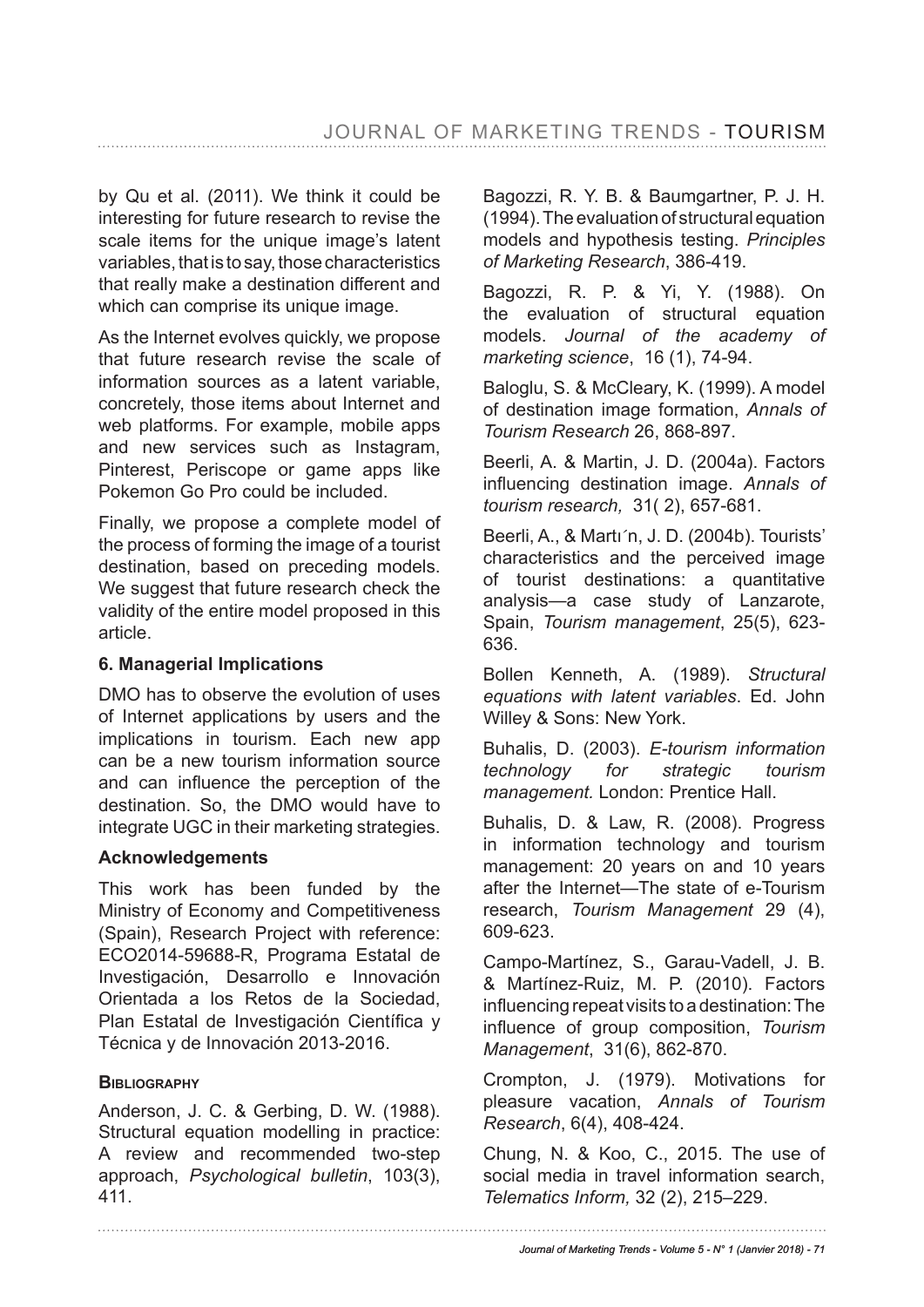Churchill Jr, G. A. (1979). A paradigm for developing better measures of marketing constructs. *Journal of marketing research*, 64-73.

Echtner, C. M. & Ritchie, J. R. B. (2003). The Meaning and Measurement of Destination Image, *Journal of Tourism Studies*, 14 (1), 37-48.

Eurostat (2015). Information society statistics - households and individuals, avaible at http://ec.europa.eu (accessed 27th January 2016).

Falk, R. F. & Miller, N. B. (1992). A primer for soft modeling. University of Akron Press.

Fornell, C. & Larcker, D. F. (1981). Evaluating structural equation models with unobservable variables and measurement error, *Journal of marketing research*, 39-50.

Gartner, W. C. (1993). Image formation process, *Journal of Travel and Tourism Marketing*, 2(2/3), 191-215.

Goossens, C. (2000). Tourism information and pleasure motivation, *Annals of tourism research*, 27(2), 301-321.

Hair, J. F., Anderson, R. E. & Tatham, R. Y. B. (1999). *Análisis multivariante.* Quinta edición. Madrid: Pretice Hall.

Hatcher, L. (1994). *A step-by-step approach to using the SAS system for factor analysis and structural equation modeling*, Cary NC: SAS Institute Inc.

Hosany, S., Ekinci, Y. & Uysal, M. (2007). Destination Image and Destination Personality, *International Journal of Culture Tourism and Leisure Research*, 1(1), 62- 81.

Jalilvand, M. R., Samiei, N., Dini, B. & Manzari, P. Y. (2012). Examining the structural relationships of electronic word of mouth, destination image, tourist attitude toward destination and travel intention: An integrated approach, *Journal of Destination Marketing & Management*, 1(1), 134-143.

James, L. R., Mulaik, S. A. & Brett, J. M. (1982). *Causal analysis: Assumptions, models, and data.* Beverly Hills, CA: Sage.

Keller, K. L., Parameswaran, M. G. & Jacob, I. (2011). *Strategic brand management: Building, measuring, and managing brand equity*. India: Pearson Education.

Kotler, P., Kartajaya, H. & Setiawan, I. (2010). Marketing 3.0: From products to customers to the human spirit. Hoboken, NJ: Wiley.

Kozak, M. (2002). Comparative analysis of tourist motivations by nationality and destinations, *Tourism Management*, 23(3), 221-232.

Lookinside Travel (2012). *Estudio sobre el viajero español 2012.* Google. Exceltur. Ministerio de Industria, Comercio Turismo, available at: www.lookinside. travel/informeejecutivo2011 (accessed 28 February 2013).

Llodrà-Riera, I.; Martínez-Ruíz, M.P.; Jiménez-Zarco, A.I. & Izquierdo-Yusta, A. (2015). A multidimensional analysis of the information sources construct and its relevance for destination image formation, *Tourism Management*, 48:319-329. DOI: 10.1016/j.tourman.2014.11.012

Mackay , K.Y. & Vogt, C. (2012). Information Technology in everyday and vacation context, *Annals of Turism Research*, 39 (3), 1380-1401.

Mansfeld, Y. (1992). From motivation to actual travel, *Annals of Tourism Research*, 19, 399-419.

Murphy, L., Moscardo, G. & Benckendorff, P. (2007). Using brand personality to differentiate regional tourism destinations, *Journal of Travel Research*, 46, 5-14.

Oh, H. C., Uysal, M. & Weaver, P. A. (1995). Product bundles and market segments based on travel motivations: A canonical correlation approach, *International Journal of Hospitality Management*, 14(2), 123- 137.

Papathanassis, A. & Knolle, F. (2011). Exploring the adoption and processing of online holiday reviews: A grounded theory approach, *Tourism Management*, 32, 215- 224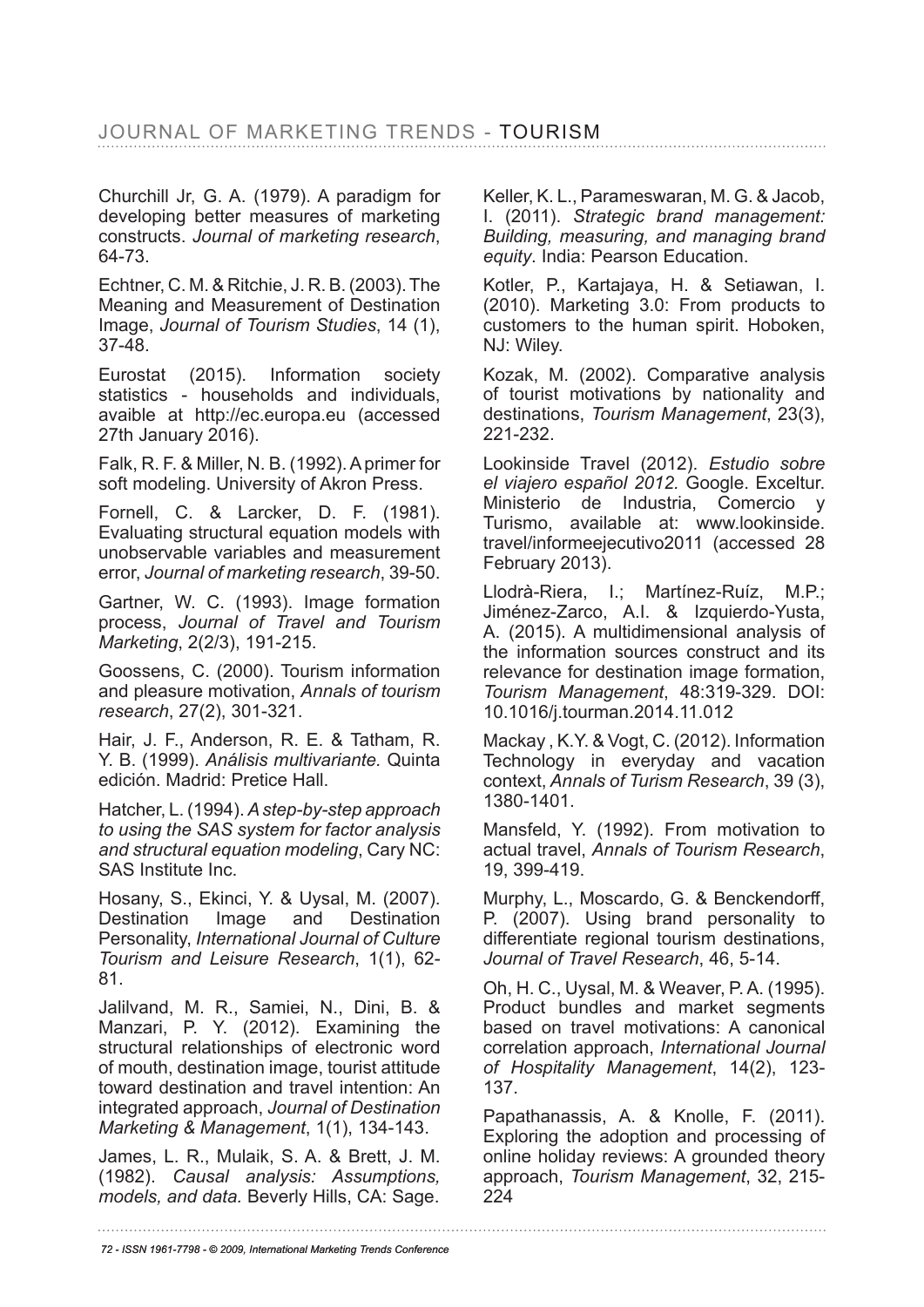PITIB (2012). *Plan Integral de Turismo de las Islas Baleares*. Conselleria de Turisme. Govern de les Islas Baleares.

Qu, H., Kim, L. H. & Im, H. H. (2011). A model of destination branding: Integrating the concepts of the branding and destination image, *Tourism Management*, 32 No 3, 465-476.

Ringle, C. M., Wende, S. & Will, A. (2005). *SmartPLS 2.0.*, Hamburg., avaiable at: www.smartpls.de (accessed 20 July 2013).

Schroeder, T. (1996). The relationship of residents' image of their state as a tourist destination and their support for tourism, *Journal of Travel Research*, 34(4), 71-73.

Seabra, C., Abrantes, J. L. & Lages, L. F. (2007). The impact of using non-media information sources on future use of mass media information sources: the mediating role of expectations fulfillments, *Tourism Management*, 28, 1541-1554.

Sirakaya, E., Uysal, M. & Yoshioka, C. F. (2003). Segmenting the Japanese tour market to Turkey, *Journal of Travel Research*, 41(3), 293-304.

Stylos, N., Vassiliadis, C. A., Bellou, V. & Andronikidis, A. (2016). Destination images, holistic images and personal normative beliefs: Predictors of intention to revisit a destination, *Tourism Management*, 53, 40-60.

Tourism Economics. (2013). *The Impact of Online Content on European Tourism*. Oxford: Tourism Economics.

Ulaga, W. & Eggert, A. (2005). Relationship value in business markets: the construct and its dimensions, *Journal of Business-tobusiness Marketing*, 12(1), 73-99.

Uysal, M. & Jurowski, C. (1994). Testing the push and pull factors. *Annals of Tourism Research*, 21(4), 844-846.

Wood, W. (1982). Retrieval of attituderelevant information from memory: Effects on susceptibility to persuasion and on intrinsic motivation, *Journal of Personality and Social Psychology*, 42(5), 798.

Zhang, H., Fu, X., Cai, L. A. & Lu, L. (2014). Destination image and tourist loyalty: A meta-analysis, *Tourism Management*, 40, 213-223.

Zins, A. H. (2009). Deconstructing travel decision making and information search activities, *Information and Communication Technologies in Tourism*, 2009, 467-479